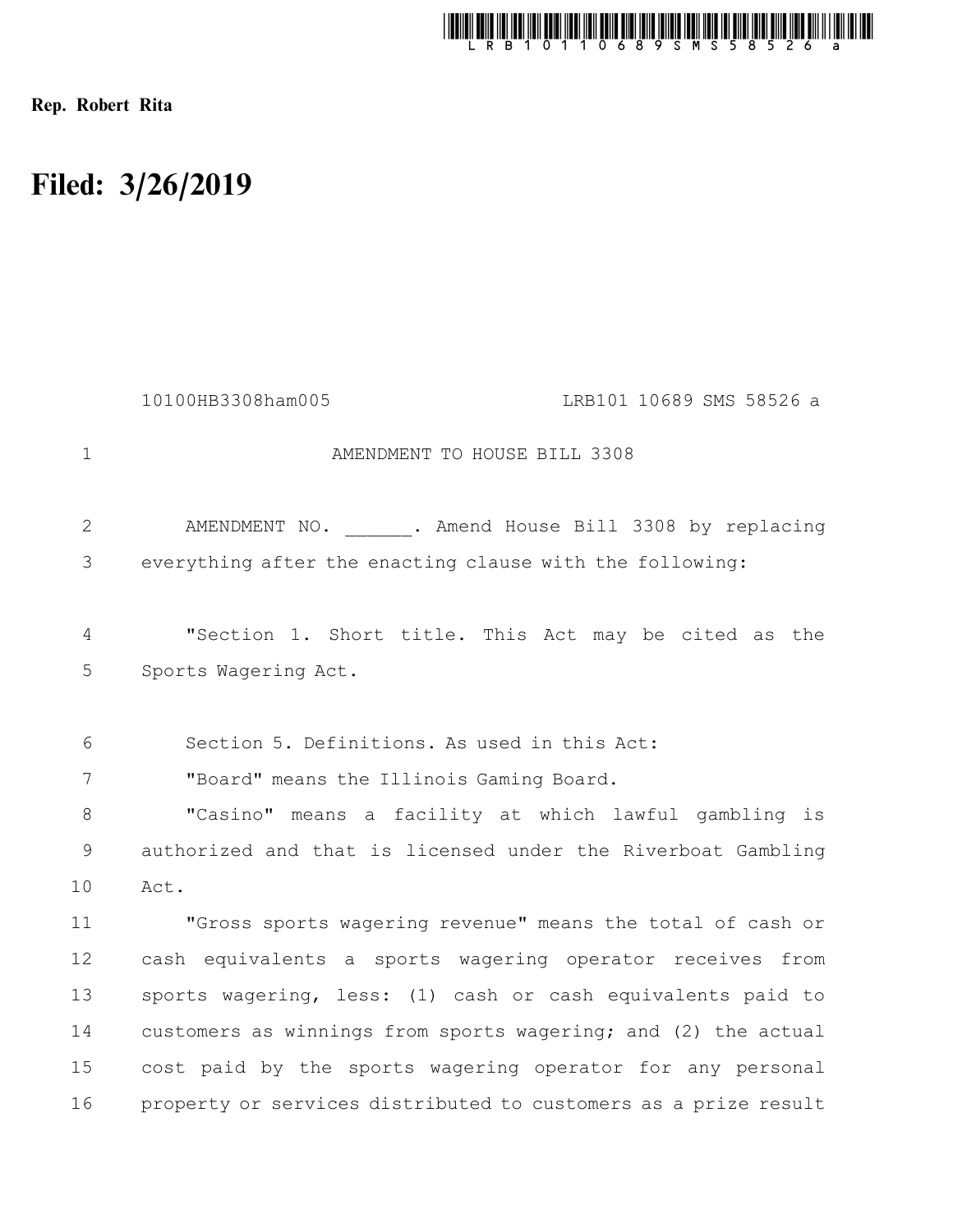10100HB3308ham005 -2- LRB101 10689 SMS 58526 a

of sports wagering. 1

"Internet sports wagering vendor" means any person or entity that is licensed under Section 20 of this Act to offer sports wagering over the Internet, including the supply of gaming platforms and services to operate websites and mobile devices, on behalf of a sports wagering operator. 2 3 4 5 6

"Interactive sports wagering skin" means the brand used by the sports wagering operator as presented through a portal, Internet website, or computer or mobile application through which authorized sports wagering is made available to sports bettors by a sports wagering operator. 7 8 9 10 11

12

"Minor" means a person under the age of 21 years.

"Qualified applicant" means any person or entity that holds a valid and unrevoked: (1) owners license issued under the Riverboat Gambling Act, or any affiliate thereof as defined by the Board in its administrative rules implementing such Act, or any person or entity who as of January 1, 2018 was designated by the Board as a key person of an owners licensee or is controlled by one or more key persons of an owners licensee or (2) organization license issued under the Illinois Horse Racing Act of 1975, but only if the organization licensee conducted more than 30 days of live racing in calendar year 2018. 13 14 15 16 17 18 19 20 21 22

"Racetrack" means a horse racetrack in Illinois that is authorized under the Illinois Horse Racing Act of 1975 to conduct live horse racing. "Racetrack" does not include an inter-track wagering location. 23 24 25 26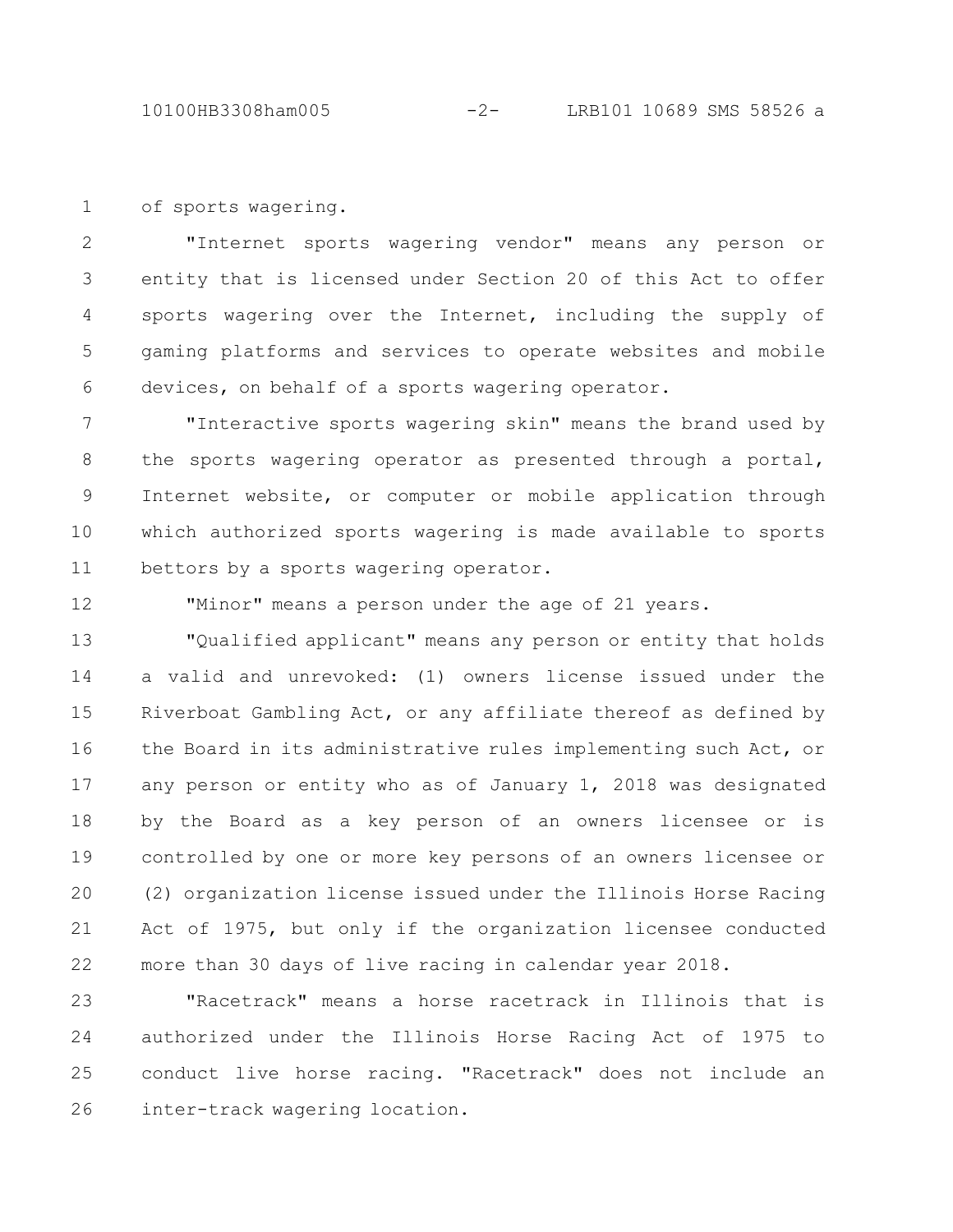10100HB3308ham005 -3- LRB101 10689 SMS 58526 a

"Sporting event" means a professional, amateur, or collegiate sports or athletic event, an Olympic or international sports competition event, a motor race event, a contest of relative skill involving electronic media, a series of sporting events, any other special event authorized by the Board, or any portion thereof. "Sporting event" does not include youth events or fantasy sports activities. 1 2 3 4 5 6 7

"Sports bettor" means an individual who is physically present in this State when placing a wager and participates in sports wagering offered by a sports wagering operator. The intermediate routing of electronic data in connection with sports wagering shall not determine the location or locations in which a wager is initiated. "Sports bettor" does not include a minor or person who is otherwise prohibited from sports wagering. 8 9 10 11 12 13 14 15

"Sports facility" means Guaranteed Rate Field, located at 333 West 35th Street in Chicago, Soldier Field, located at 1410 Museum Campus Drive in Chicago, United Center, located at 1901 West Madison in Chicago, and Wrigley Field, located at 1060 West Addison in Chicago. 16 17 18 19 20

"Sports governing body" means the organization that prescribes final rules and enforces codes of conduct with respect to a sporting event and participants of a sporting event. 21 22 23 24

"Sports wagering" means wagering on sporting events or portions of sporting events, or on the performance of athletes 25 26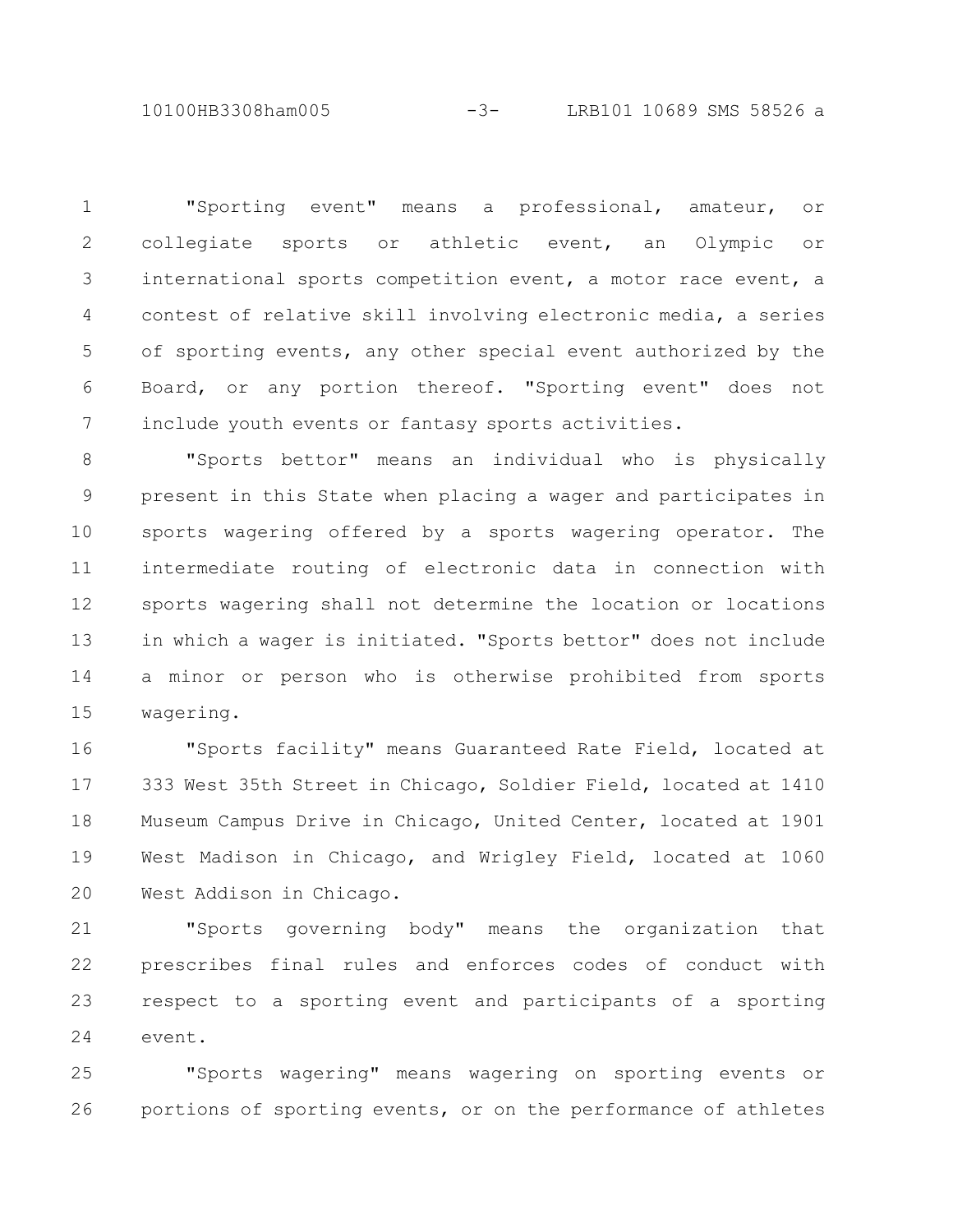10100HB3308ham005 -4- LRB101 10689 SMS 58526 a

in a sporting event or combination of sporting events, by any system or method of wagering, including, but not limited to, in-person or over the Internet through websites and on mobile devices. "Sports wagering" includes, but is not limited to, single-game bets, teaser bets, parlays, over-under, moneylines, pools, exchange wagering, in-game wagering, in-play bets, proposition bets, and straight bets. "Sports wagering" does not include: (1) fantasy sports, daily fantasy sports, gaming conducted over an Internet website in which game winnings are paid to participants based on the outcomes of games played by virtual teams of real players of a professional sport, where such teams are assembled by such participants and the outcomes of games are determined by the statistical performance of such real players in actual games, or gaming in which the winning outcome is not based on the score, point spread, or any performance or performances of any single actual team or combination of such teams or solely on any single performance of an individual athlete or player in any single actual event; or (2) gaming that is authorized in this State under the Illinois Horse Racing Act of 1975, the Riverboat Gambling Act, or the Video Gaming Act. 1 2 3 4 5 6 7 8 9 10 11 12 13 14 15 16 17 18 19 20 21

"Sports wagering lounge" means an area physically located in a casino, racetrack, or sports facility in which sports wagering is operated. 22 23 24

"Sports wagering operator" means a qualified applicant that is licensed under this Act to offer sports wagering in a 25 26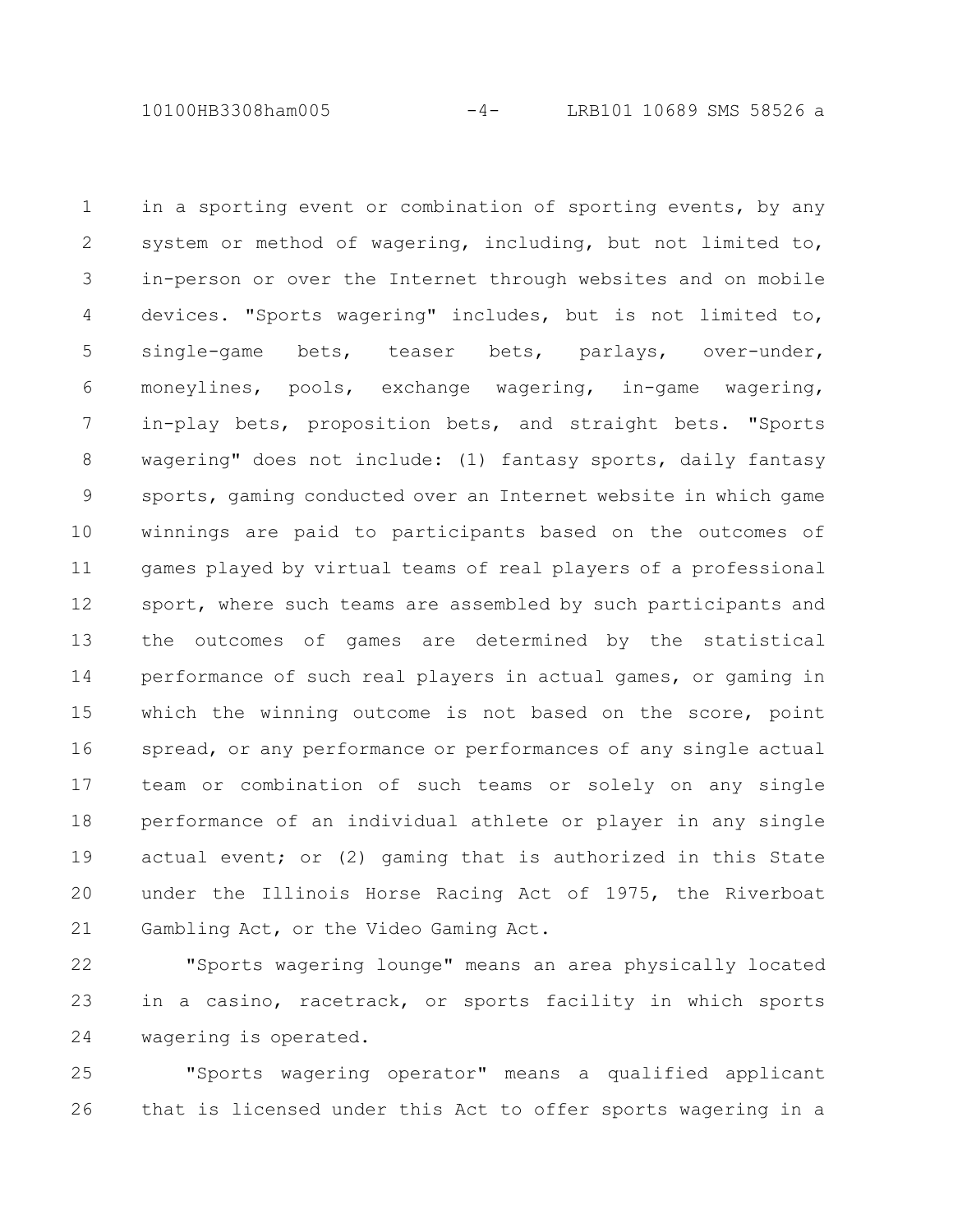sports wagering lounge and through an Interactive sports wagering skin. 1 2

"Wager" or "bet" means the staking or risking by a person of something of value, including, but not limited to, any deposit, cash, entry fee, and contest fee upon an agreement or understanding that the person or another person will receive something of value in the event of a certain outcome. "Wager" or "bet" does not include: (1) any activity governed by the securities laws of the United States or this State; (2) any contract of indemnity or guarantee; (3) any contract for insurance; or (4) participation in any game or contest in which the participants do not stake or risk anything of value other than personal efforts of the participants in playing the game or contest or obtaining access to the Internet or points or credits that the sponsor of the game or contest provides to participants free of charge and that can be used or redeemed only for participation in games or contests offered by the sponsor. 3 4 5 6 7 8 9 10 11 12 13 14 15 16 17 18

"Youth event" means a sporting event in which the participants are amateurs and primarily under the age of 18 years. 19 20 21

Section 10. Eligibility to conduct sports wagering. Sports wagering, as defined in this Act, and the system of wagering incorporated therein are hereby authorized to the extent that they are carried out in accordance with the provisions of this 22 23 24 25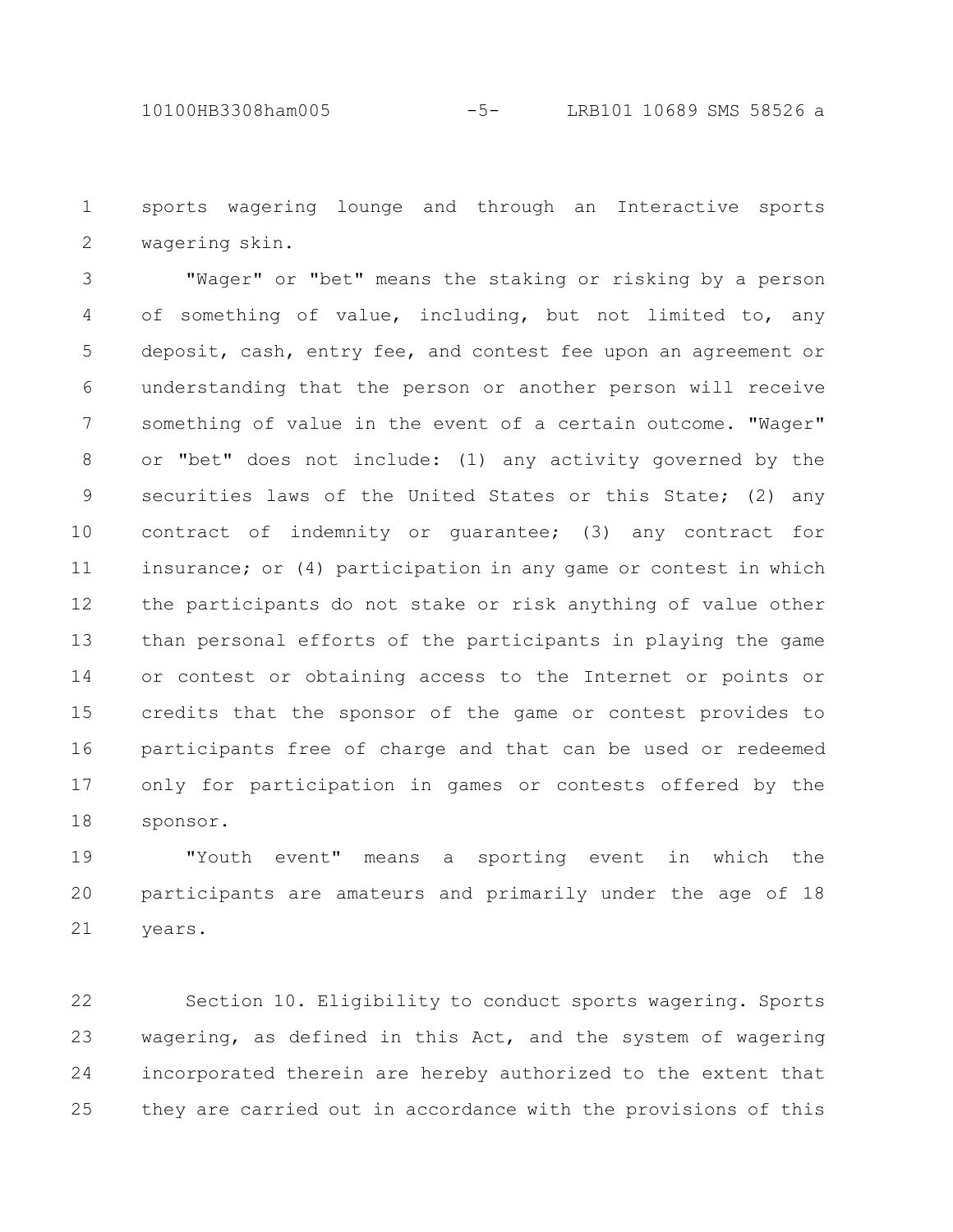10100HB3308ham005 -6- LRB101 10689 SMS 58526 a

Act by an Internet sports wagering vendor. A sports wagering operator may hire an Internet sports wagering vendor to accept wagers consistent with the provisions of this Act. An Internet sports wagering vendor may accept wagers under this Act only on behalf of a sports wagering operator. 1 2 3 4 5

No sports wagering operator license or Internet sports wagering vendor license shall be granted to an applicant that has accepted, that has or had an affiliate that has accepted, or that has officers or directors who are or have been officers or directors of another party that accepted wagers through the Internet in contravention of any United States law, Illinois law, or any substantially similar laws of any other jurisdiction before the application date pursuant to a final determination of a court or an unequivocal official pronouncement from a government authority or chief law enforcement officer. 6 7 8 9 10 11 12 13 14 15 16

17

Section 15. Licensing of sports wagering operators.

(a) The Board shall issue a sports wagering operator license to a qualified applicant who applies as provided in this Act. The burden is upon each qualified applicant to demonstrate his or her suitability for licensure. 18 19 20 21

(b) Each application shall be accompanied by a nonrefundable application fee of \$250,000. A license fee of \$10,000,000 shall be paid by a sports wagering operator at the time of issuance of the license. The license fee imposed by 22 23 24 25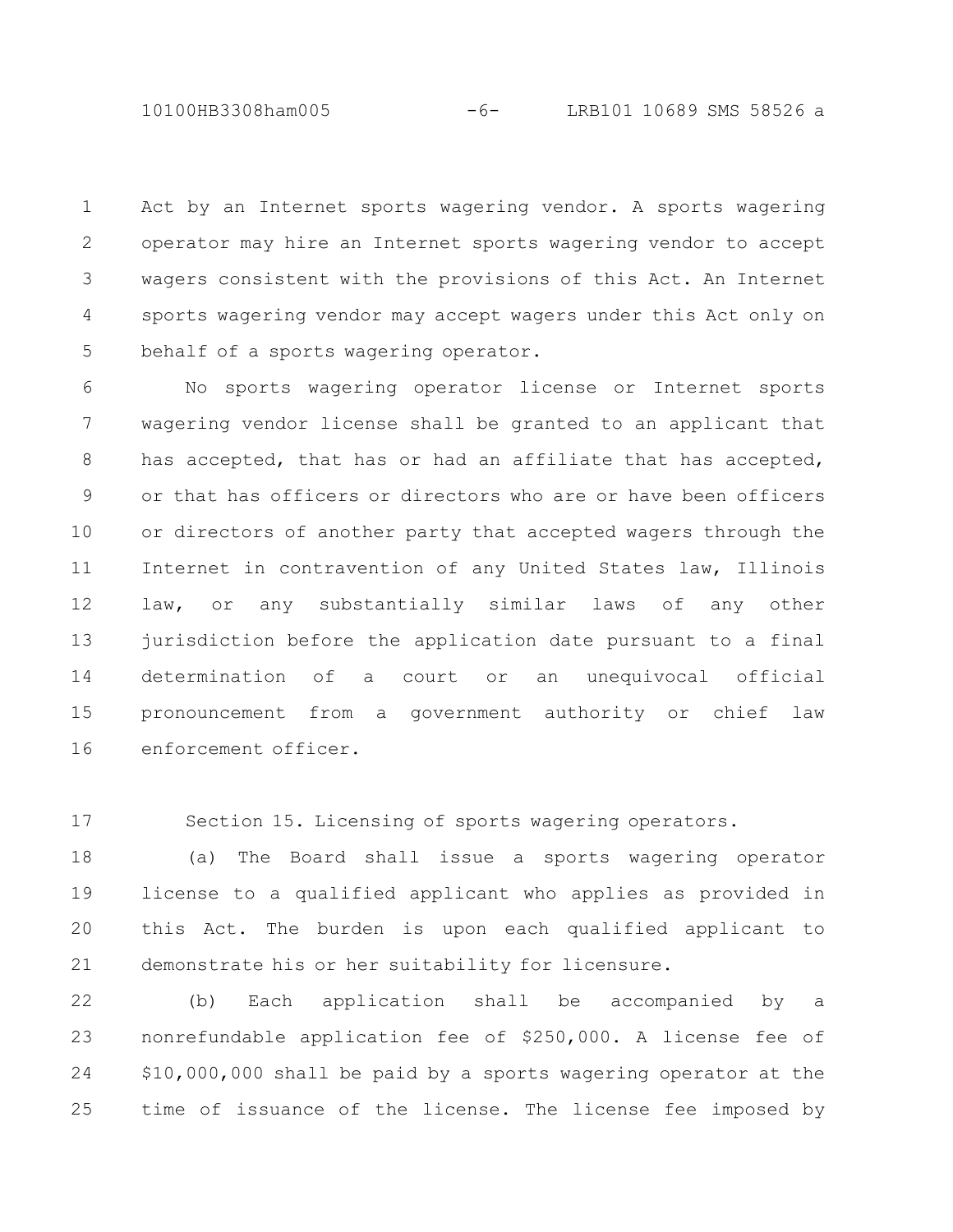10100HB3308ham005 -7- LRB101 10689 SMS 58526 a

this Section shall constitute an advance payment of the taxes owed by the sports wagering operator under Section 55. Each sports wagering operator license shall be renewed by the Board every 10 years and require a fee of \$100,000 and a determination by the Board that the licensee continues to meet all of the requirements of this Act and the Board's rules. 1 2 3 4 5 6

(c) A sports wagering operator license issued under this Act shall be in addition to any other license required to conduct gambling operations under the Riverboat Gambling Act or under the Illinois Horse Racing Act of 1975 to conduct horse racing. 7 8 9 10 11

(d) No sports wagering operator license shall be issued by the Board to an entity unless it has established its financial stability, responsibility, good character, honesty, and integrity. 12 13 14 15

(e) No sports wagering operator shall accept a wager from persons who are not physically located in the State of Illinois. 16 17 18

Section 20. Licensing of Internet sports wagering vendors. 19

(a) The Board may issue an Internet sports wagering vendor license to an applicant who applies as provided in this Act. The burden is upon each applicant for an Internet sports wagering vendor license to demonstrate his or her suitability for licensure. No Internet sports wagering vendor shall have accepted any bets or wagers itself, or on behalf of a sports 20 21 22 23 24 25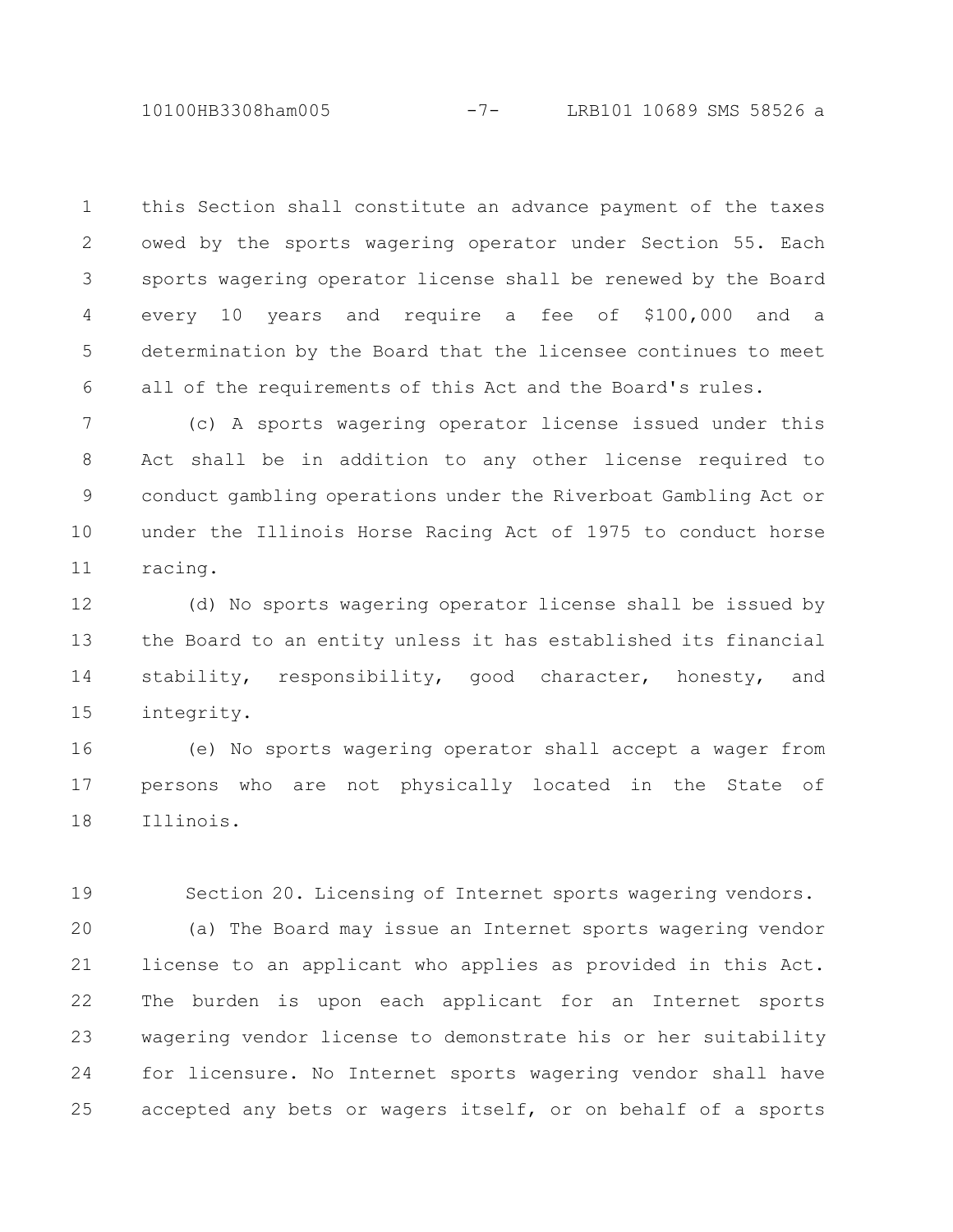## 10100HB3308ham005 -8- LRB101 10689 SMS 58526 a

1

wagering operator, before obtaining a license under this Act.

(b) Each application shall be accompanied by a nonrefundable application fee of \$100,000. Each sports wagering vendor license shall be renewed by the Board every 10 years and require a fee of \$50,000 and a determination by the Board that the licensee continues to meet all of the requirements of this Act and the Board's rules. 2 3 4 5 6 7

(c) A sports wagering operator may authorize an Internet sports wagering vendor to accept wagers on its behalf through the Internet and to perform any other functions that the sports wagering operator is authorized to perform under this Act. Any and all agreements between a sports wagering operator and an Internet sports wagering vendor must be approved by the Board. The Internet sports wagering vendor must: (1) integrate its online system with the sports wagering operator's offline system to ensure responsible gaming requirements are met for sports bettor accounts and (2) grant the sports wagering operator access to its player database. 8 9 10 11 12 13 14 15 16 17 18

(d) An Internet sports wagering vendor may enter into agreements to offer sports wagering on behalf of one or more sports wagering operators without limitation. Such agreements are not prerequisites to obtaining an Internet sports wagering vendor license. 19 20 21 22 23

(e) No sports wagering vendor license shall be issued by the Board to any entity unless it has established its financial stability, responsibility, good character, honesty, and 24 25 26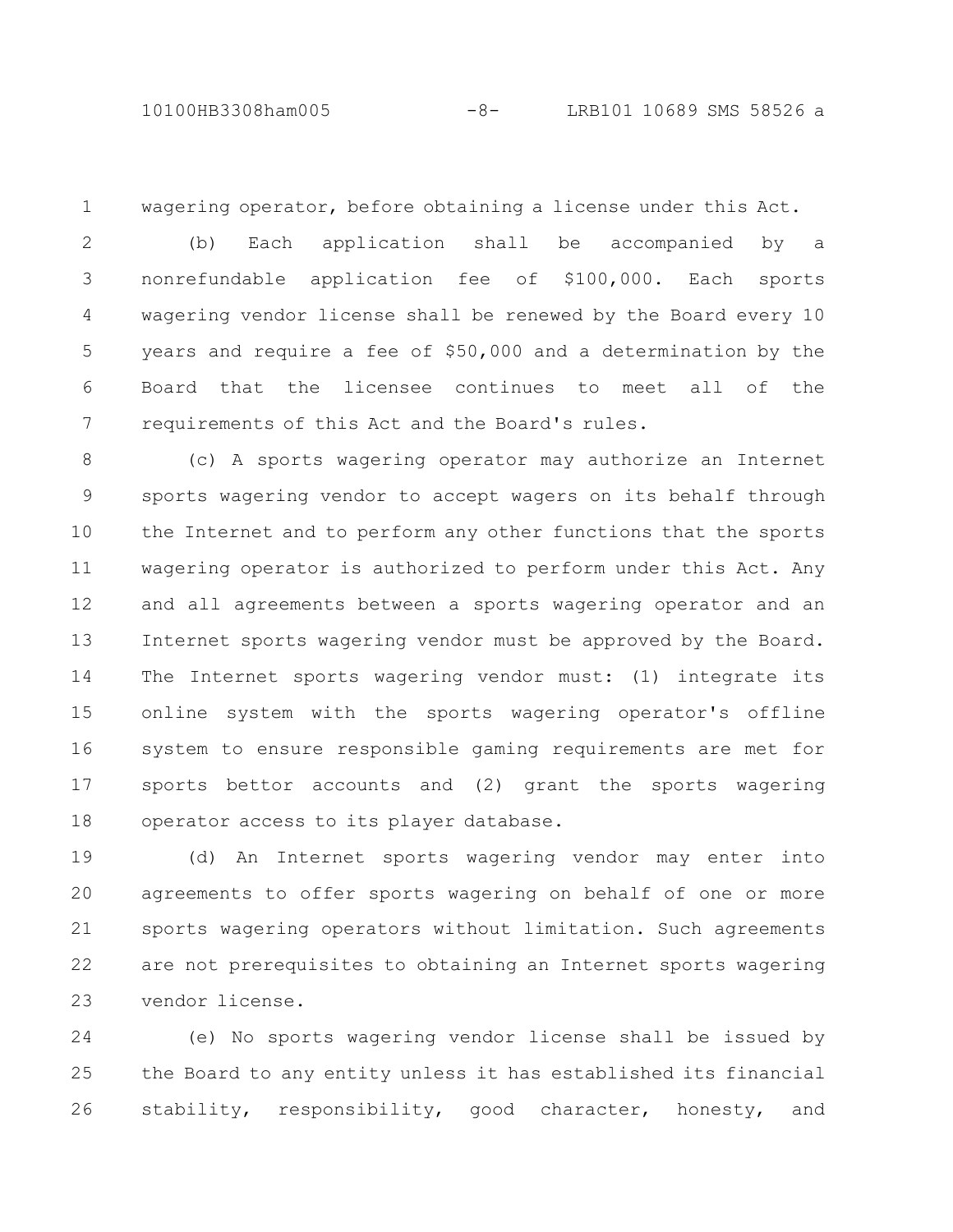integrity. 1

(f) An Internet sports wagering vendor that allows its license to lapse without requesting an extension of time may be required to resubmit an initial license application and initial fee. An extension not to exceed 60 days may be granted by the Board upon receipt of the Internet sports wagering vendor's written request. 2 3 4 5 6 7

Section 25. Application requirements. 8

(a) Unless otherwise provided, this Section applies to all applicants for a sports wagering operator license or an Internet sports wagering vendor license. 9 10 11

(b) An application for a sports wagering operator license or an Internet sports wagering vendor license shall be made on forms provided by the Board and shall contain information the Board prescribes, including, but not limited to, detailed information regarding the ownership and management of the applicant, detailed personal information regarding the applicant, financial information regarding the applicant, and the gaming history and experience of the applicant in the United States and other jurisdictions when it supplies its platform to sports wagering operators who accept wagers without a gambling license or itself accepts wagers without a gambling license. The applicant shall also set forth in the application: whether he or she has been issued prior gambling related licenses; whether he or she has been licensed in any other 12 13 14 15 16 17 18 19 20 21 22 23 24 25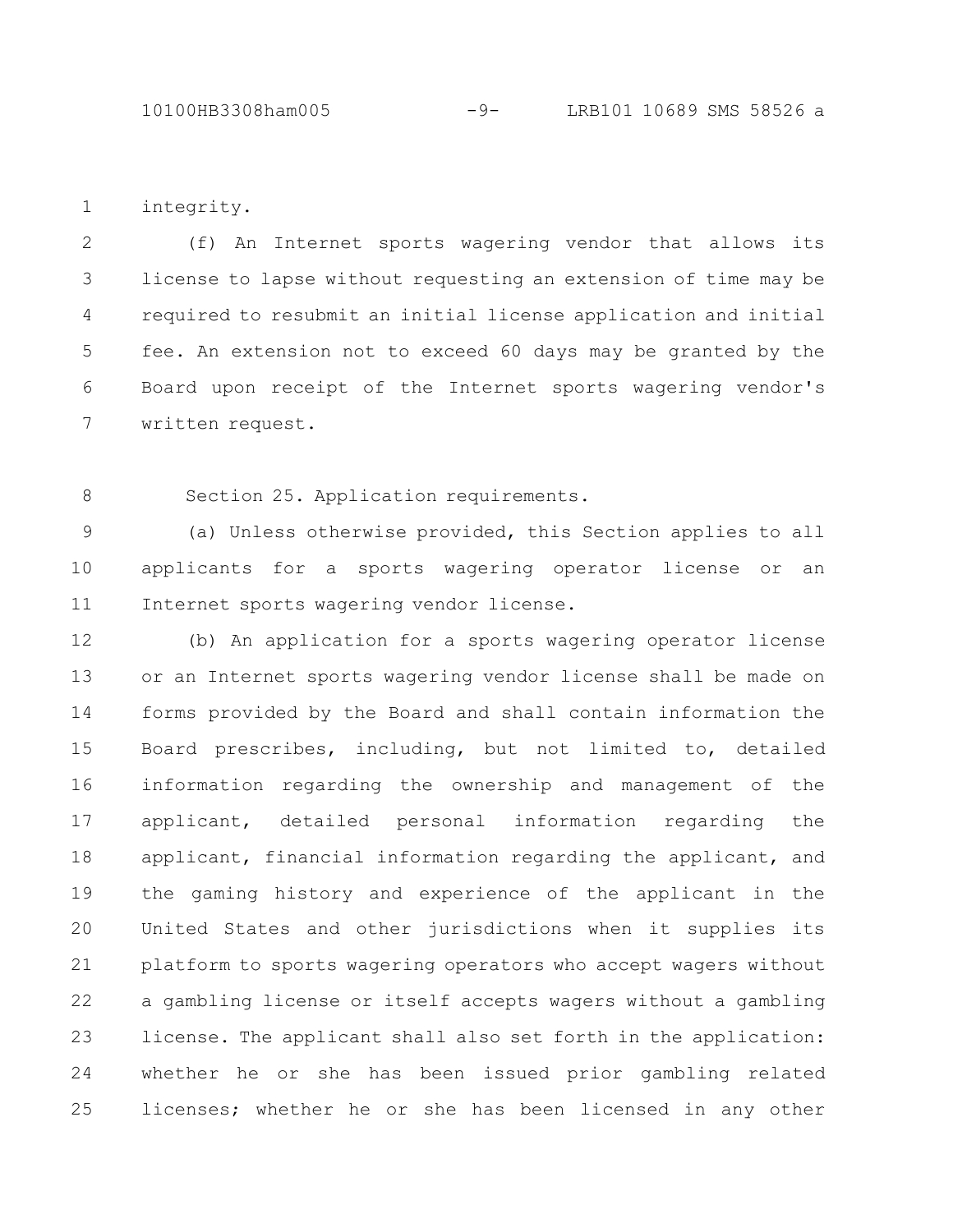10100HB3308ham005 -10- LRB101 10689 SMS 58526 a

state under any other name and, if so, the name and his or her age; and whether or not a permit or license issued to him or her in any other state has been suspended, restricted, or revoked and, if so, for what period of time. 1 2 3 4

(c) Information provided on an application shall be used as a basis for a thorough background investigation that the Board shall conduct with respect to each applicant. An incomplete application shall be cause for denial of a license by the Board. 5 6 7 8 9

(d) Each applicant shall disclose the identity of every person, association, trust, or corporation having a greater than 5% direct or indirect pecuniary interest in the applicant's operation. If the disclosed entity is a trust, the application shall disclose the names and addresses of the beneficiaries; if a corporation, the names and addresses of all stockholders and directors; if a partnership, the names and addresses of all partners, both general and limited. 10 11 12 13 14 15 16 17

(e) An application shall be filed and considered in accordance with the rules of the Board. All information, records, interviews, reports, statements, memoranda, or other data supplied to or used by the Board in the course of its review or investigation of an application for a license or a renewal under this Act shall be privileged, strictly confidential, and used only for the purpose of evaluating an applicant for a license or a renewal. The information, records, interviews, reports, statements, memoranda, or other data 18 19 20 21 22 23 24 25 26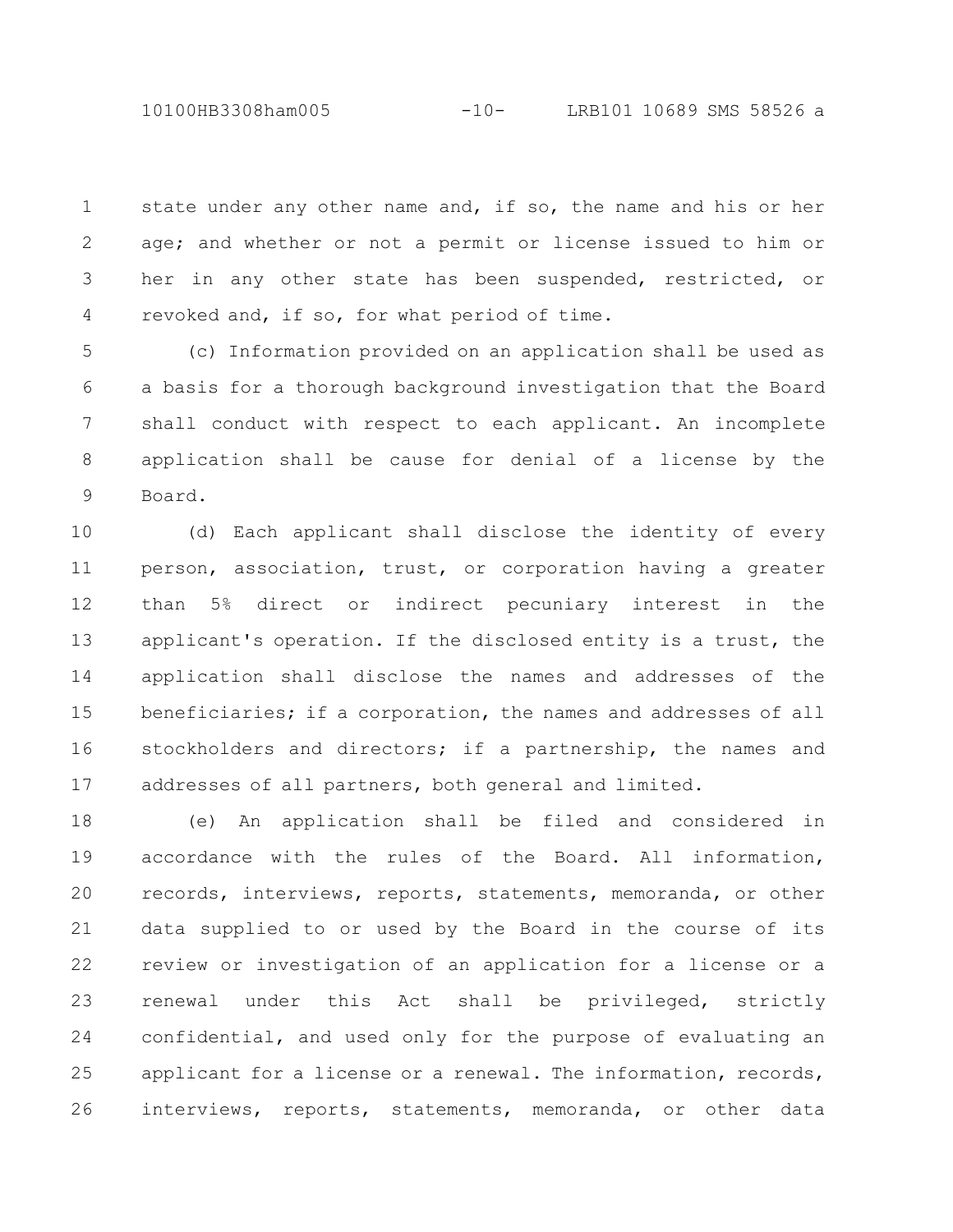shall not be admissible as evidence nor discoverable in any action of any kind in any court or before any tribunal, board, agency, or person, except for any action deemed necessary by the Board. 1 2 3 4

(f) Each person disclosed under subsection (d) shall submit with his or her application, on forms provided by the Board, 2 sets of his or her fingerprints. The Board shall charge each applicant a fee set by the Department of State Police to defray the costs associated with the search and classification of fingerprints obtained by the Board with respect to the applicant's application. These fees shall be paid into the State Police Services Fund. 5 6 7 8 9 10 11 12

(g) To be eligible for a sports wagering operator license or an Internet sports wagering vendor license, an applicant must: 13 14 15

16

(1) be at least 21 years of age;

(2) not have been convicted of a felony offense, a violation of Article 28 of the Criminal Code of 1961 or the Criminal Code of 2012, or a similar statute of any other jurisdiction; 17 18 19 20

(3) not have been convicted of a crime, other than a crime described in paragraph (2) of this subsection (g), involving dishonesty or moral turpitude; 21 22 23

(4) have demonstrated a level of skill or knowledge that the Board determines to be necessary in order to operate sports wagering; and 24 25 26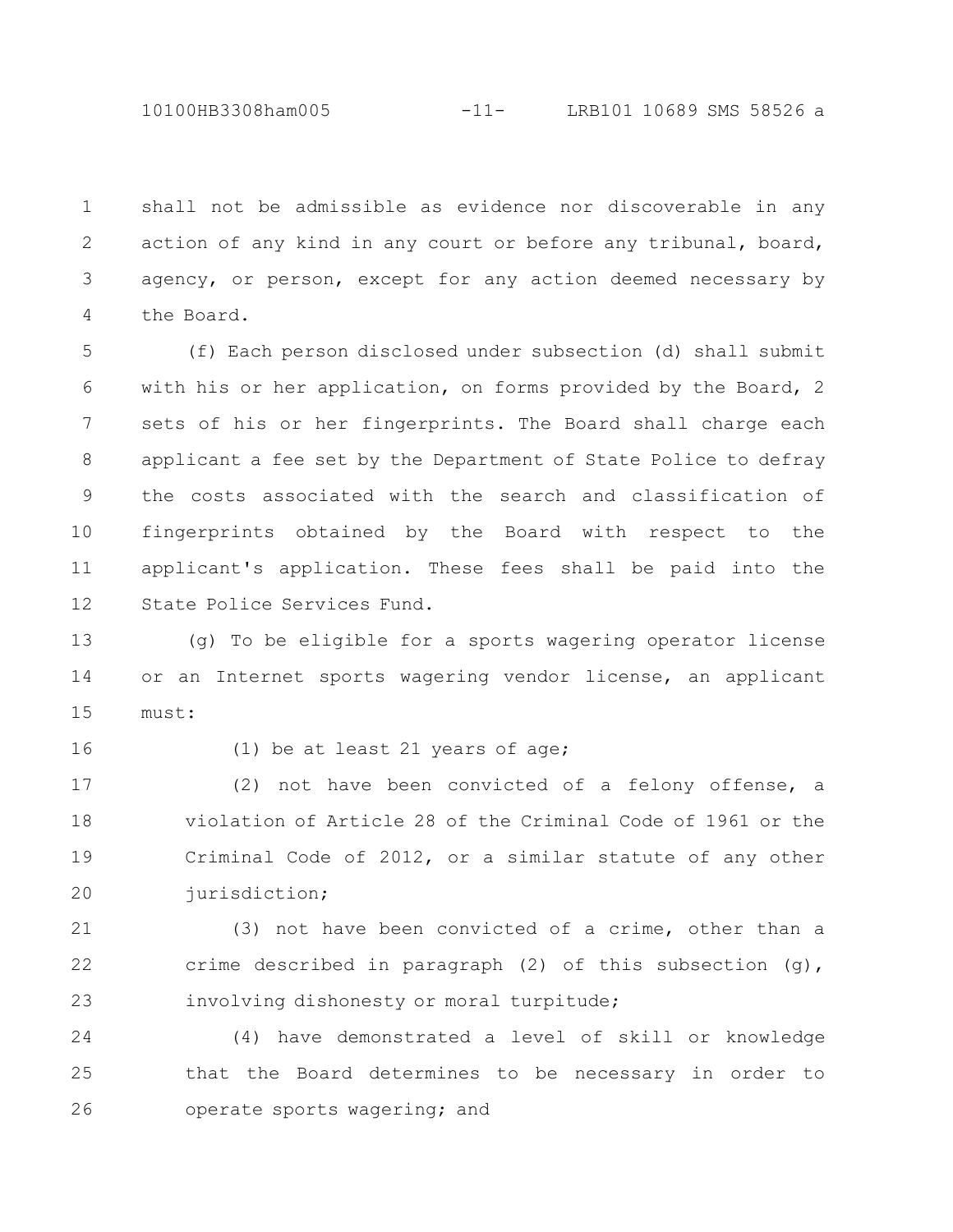(5) have met standards for the holding of a license as adopted by rules of the Board. The rules shall provide that any person or entity seeking a sports wagering operator license or an Internet sports wagering vendor license shall be subject to background inquiries. 1 2 3 4 5

The Board may adopt rules to establish additional qualifications and requirements to preserve the integrity and security of sports wagering in this State and to promote and maintain a competitive sports wagering market. 6 7 8 9

(h) Applicants shall certify to the Board that all supplies, software, kiosks, and any other related equipment may not be used unless they conform to standards adopted by rules of the Board. Applicants shall furnish to the Board a list of all supplies, software, kiosks, and any other related equipment that will be used. 10 11 12 13 14 15

(i) The Board may in its discretion refuse an Internet sports wagering vendor license to any person: (1) who is unqualified to perform the duties required of the applicant; (2) who fails to disclose or states falsely any information called for in the application; (3) who has been found guilty of a violation of this Act or whose prior gambling related license or application therefor has been suspended, restricted, revoked or denied for just cause in any other state; (4) who has received an unequivocal official pronouncement from government authorities in any state or foreign country that it has supplied platforms or accepted wagers in violation of that 16 17 18 19 20 21 22 23 24 25 26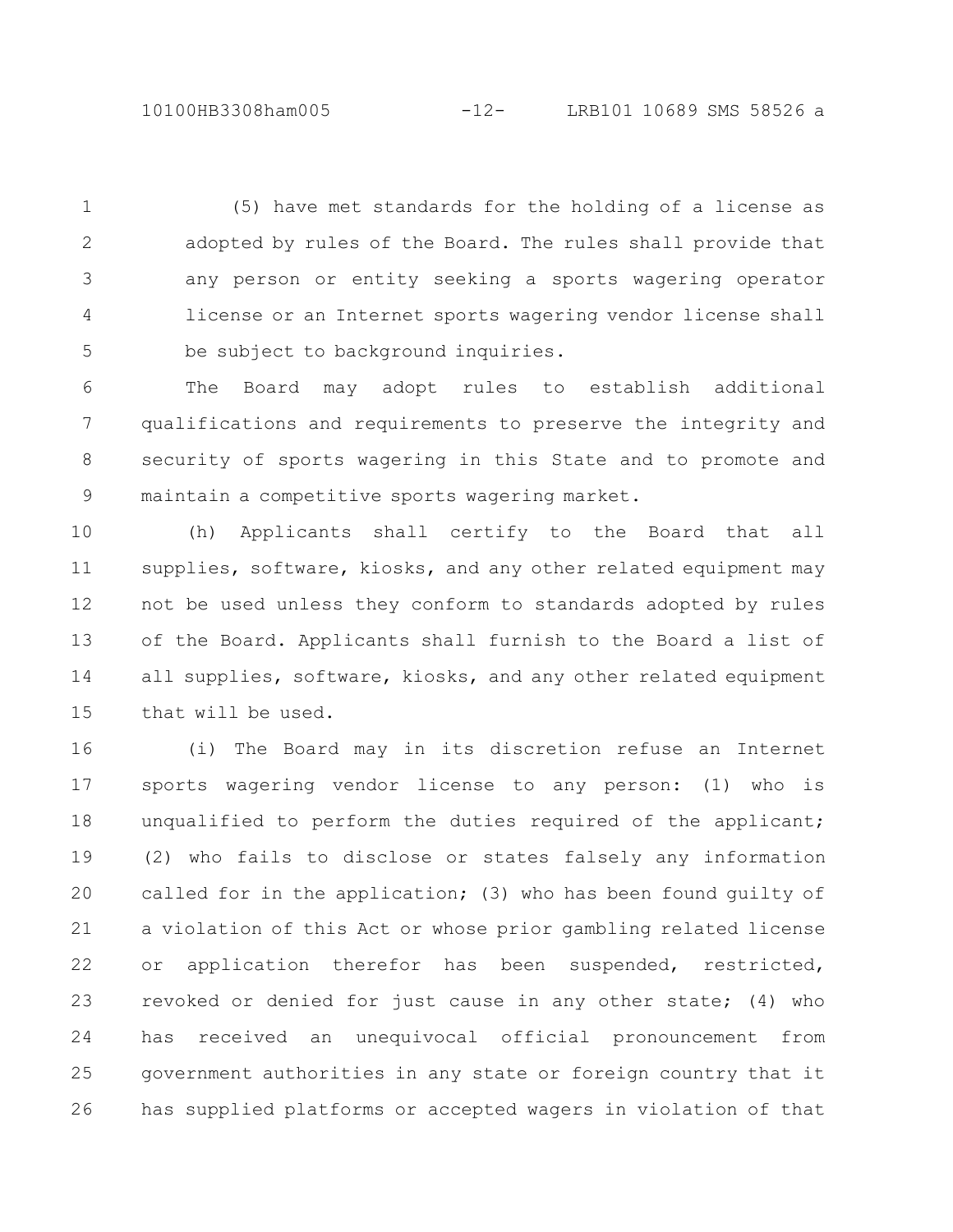10100HB3308ham005 -13- LRB101 10689 SMS 58526 a

jurisdiction's law; (5) who has a background, including a criminal record, reputation, habits, social or business associations, and prior activities that constituted illegal gambling or pose a threat to the public interests of the State, to the security and integrity of sports wagering, or to the promotion and maintenance of a competitive sports betting market in this State; (6) who presents, creates, or enhances the dangers of unsuitable, unfair, or illegal practices, methods, and activities in the conduct of sports wagering; (7) who presents questionable business practices and financial arrangements incidental to the conduct of sports wagering activities; or (8) for any other just cause. 1 2 3 4 5 6 7 8 9 10 11 12

(j) The Board may suspend, revoke, or restrict any Internet sports wagering vendor license: (1) for violation of any provision of this Act; (2) for violation of any of the rules of the Board; (3) for any cause which, if known to the Board, would have disqualified the applicant from receiving the license; (4) for default in the payment of any obligation or debt due to the State of Illinois; or (5) for any other just cause. 13 14 15 16 17 18 19 20

(k) A person who knowingly makes a false statement on an application is guilty of a Class A misdemeanor. 21 22

Section 30. Sports wagering lounge; safeguards and consumer protections. 23 24

(a) Sports wagering operators are authorized to accept 25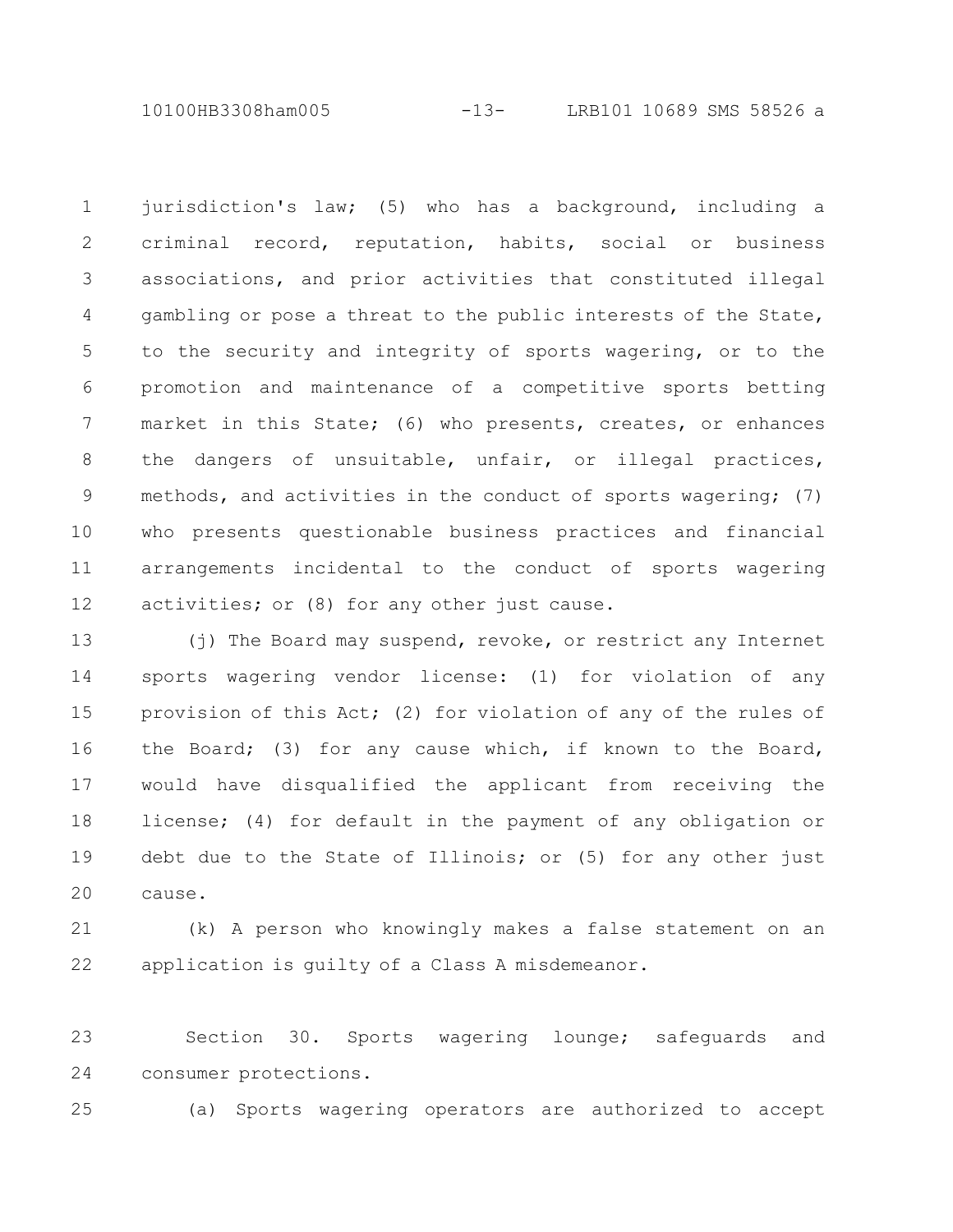10100HB3308ham005 -14- LRB101 10689 SMS 58526 a

wagers at a sports wagering lounge and at Board approved kiosks at the sports wagering operator's casino or racetrack. Sports wagering operators may accept wagers through the Internet only after a temporary or permanent bricks and mortar sports wagering lounge is established and has commenced operation in the sports wagering operator's casino or racetrack. A qualified applicant may petition the Board to commence operation of the sports wagering lounge at a temporary facility during the pendency of construction of a sports wagering lounge in a casino or racetrack. The temporary facility may include, at the discretion of the Board, the utilization of designated windows at the current casino cage or racetrack betting window for purposes of placing sports betting wagers and self-service wagering machines located at the casino or racetrack. 1 2 3 4 5 6 7 8 9 10 11 12 13 14

(b) Sports wagering operators may accept wagers at a sports wagering lounge located within a sports facility, or within a 5-block radius of a sports facility, if: (1) the Major League Baseball, National Hockey League, National Basketball Association, or National Football League teams that play their home contests at the applicable sports facility have granted written authorization for the sports wagering lounge and (2) the owners of such teams have entered into an agreement with a sports wagering operator. 15 16 17 18 19 20 21 22 23

(c) Sports wagering operators shall adopt procedures to prevent sports wagering by persons who are prohibited from placing wagers and shall implement and maintain commercially 24 25 26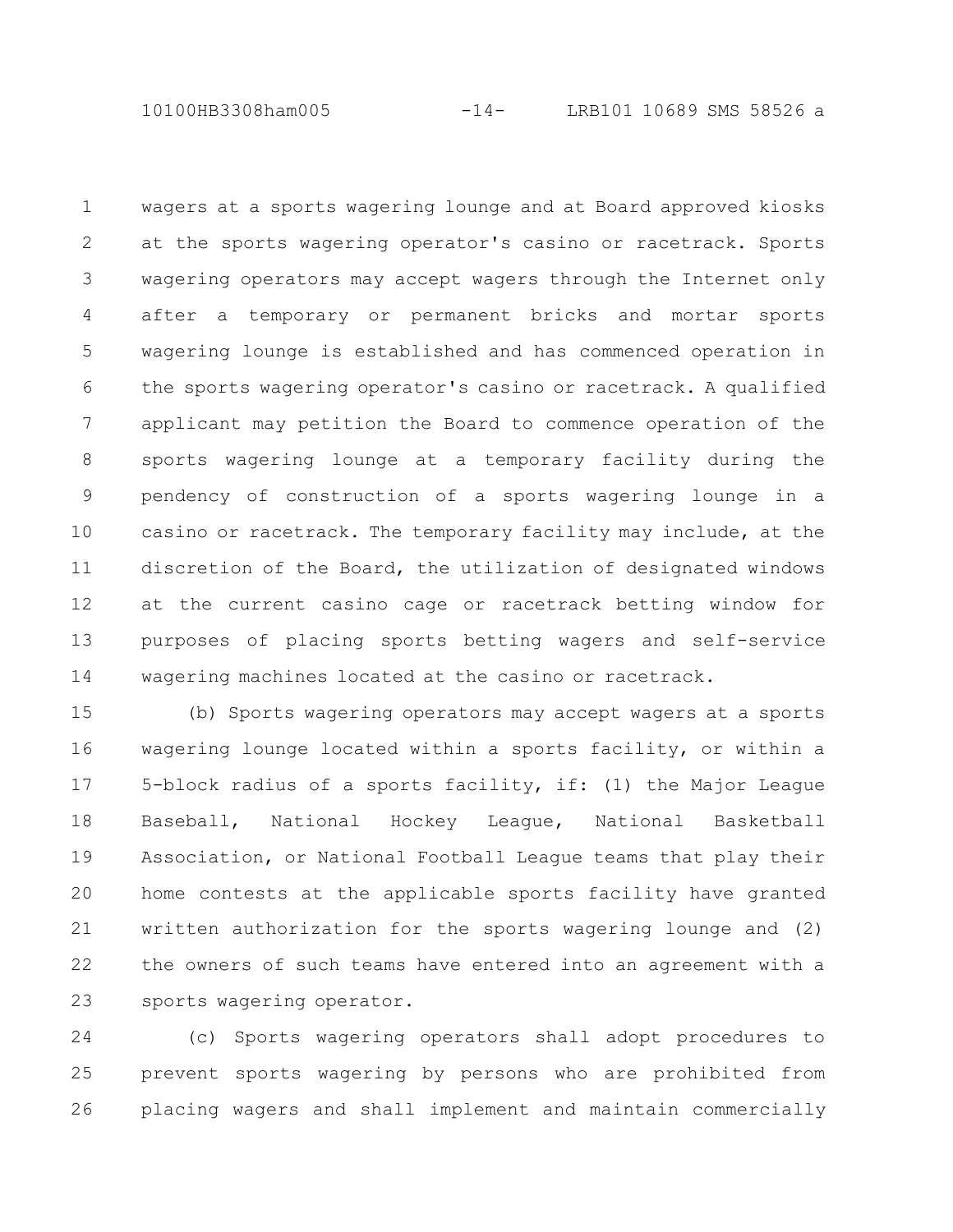10100HB3308ham005 -15- LRB101 10689 SMS 58526 a

1

reasonable measures to verify a person's true identity.

(d) Sports wagering operators shall verify that a sports bettor is not a minor and is of the legal minimum age for placing the wager. If the sports wagering operator becomes or is made aware that a minor has created an account for sports wagering, the sports wagering operator shall promptly refund any deposit received from the minor, whether or not the minor has engaged in or attempted to engage in sports wagering; however, any refund may be offset by any prizes already awarded. 2 3 4 5 6 7 8 9 10

(e) Sports wagering operators shall allow individuals to restrict themselves from placing wagers with the sports wagering operator, including player loss limits, and take reasonable steps to prevent those individuals from placing such wagers, including, upon request of the individual, to share the request with the Board for the sole purpose of disseminating the request to other sports wagering operators. 11 12 13 14 15 16 17

(f) The Board shall adopt rules to ensure that a sports wagering operator's advertisements for sports wagering: (1) do not target minors or other persons who are ineligible to place wagers, problem gamblers, or other vulnerable persons; (2) disclose the identity of the sports wagering operator; (3) provide information about or links to resources relating to gambling addiction; and (4) are not otherwise false, misleading, or deceptive to a reasonable consumer. 18 19 20 21 22 23 24 25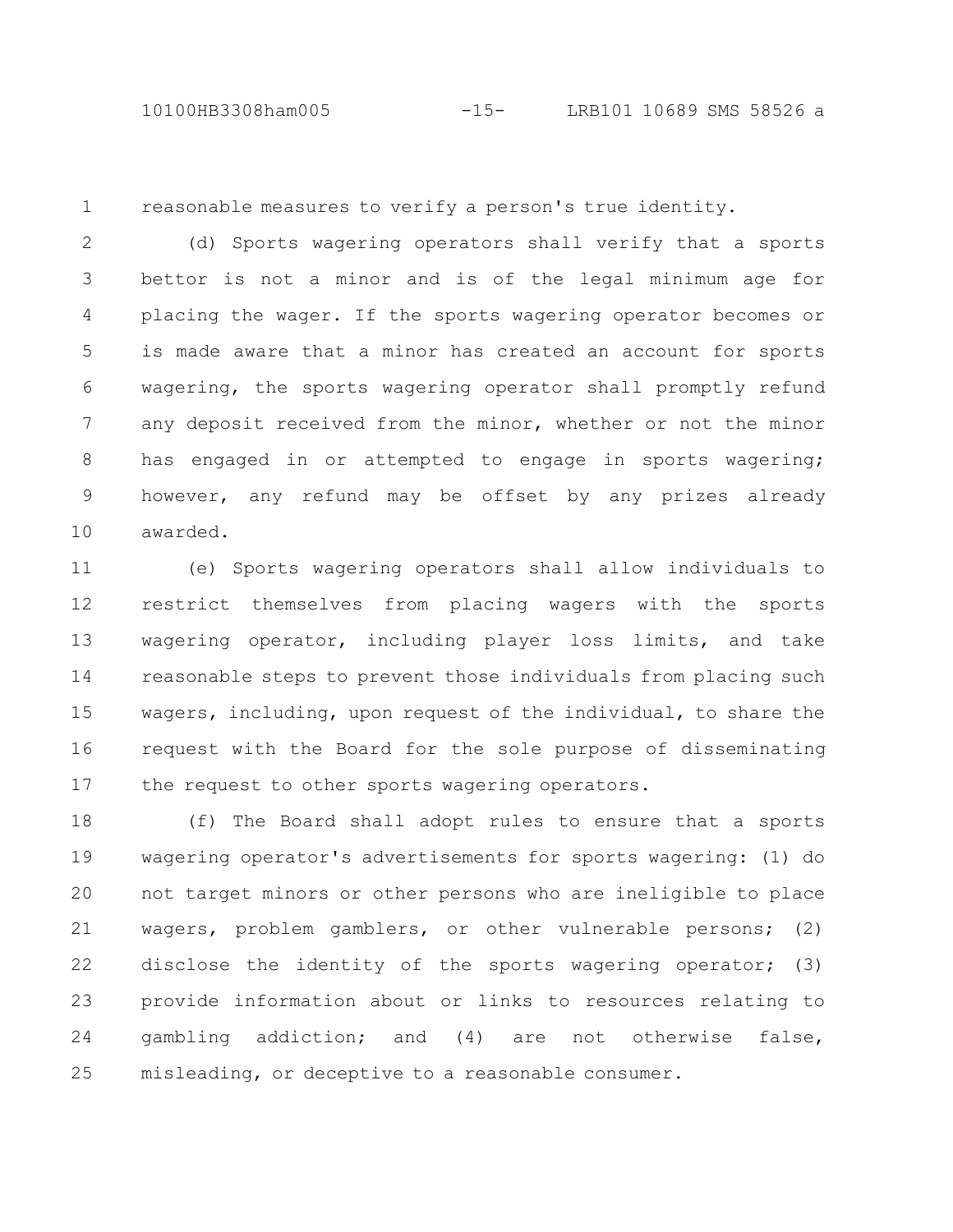10100HB3308ham005 -16- LRB101 10689 SMS 58526 a

Section 35. Sports wagering operators; interactive sports wagering skins. Each sports wagering operator license shall authorize the sports wagering operator to use one Internet gaming skin that shall be owned by the sports wagering operator or its affiliate. The Internet gaming skin shall prominently and solely reflect the primary name of the casino or racetrack that is actively utilized by the sports wagering operator. 1 2 3 4 5 6 7

8

Section 40. Integrity requirements.

(a) Sports wagering operators shall conduct background checks on newly hired employees and biennial background checks on all existing employees. Background checks shall search for criminal history and any charges or convictions involving corruption or manipulation of sporting events and association with organized crime. 9 10 11 12 13 14

(b) Sports wagering operators shall employ commercially reasonable methods to: (1) prohibit the sports wagering operator, directors, officers, and employees of the sports wagering operator, and any relative living in the same household as those persons, from placing bets with the sports wagering operator; (2) use publicly available information and any lists of employees and affiliates provided to the sports wagering operator or the Board by a sports governing body, prohibit wagering by an athlete, coach, referee, team owner, employee of a sports governing member or one of its member teams, and player and referee union personnel; (3) prohibit 15 16 17 18 19 20 21 22 23 24 25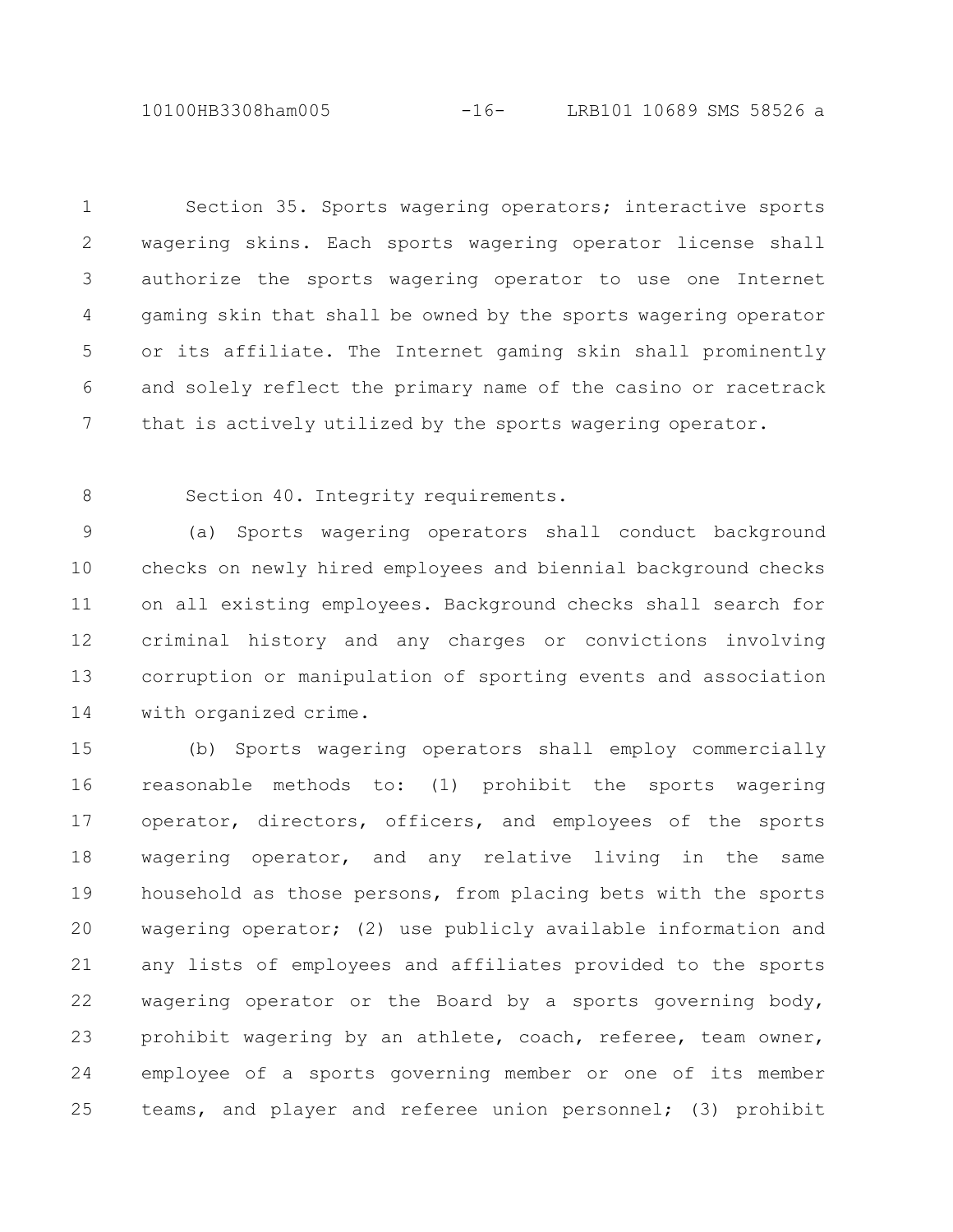10100HB3308ham005 -17- LRB101 10689 SMS 58526 a

wagering by persons who are under the minimum legal age for placing wagers; (4) prohibit an individual with access to non-public confidential information held by the sports wagering operator from placing wagers with the sports wagering operator; (5) prohibit persons from placing wagers as agents or proxies for others; and (6) maintain the security of wagering data, customer data, and other confidential information from unauthorized access and dissemination; however, nothing in this Act shall preclude the use of Internet or cloud-based hosting of that data and information or disclosure as required by a court order, another law, or this Act. 1 2 3 4 5 6 7 8 9 10 11

(c) The Board and sports wagering operators shall cooperate with investigations conducted by a sports governing body or law enforcement agencies, including, but not limited to, providing or facilitating the provision of betting information and audio or video files relating to persons placing wagers, any other conduct that corrupts a betting outcome of a sporting event for purposes of financial gain, or suspicious or illegal wagering activities, including use of funds derived from illegal activity, wagers to conceal or launder funds derived from illegal activity, using agents to place wagers, and using false identification. Sports wagering operators shall also immediately report information relating to conduct described in this subsection (c) to the relevant sports governing body. 12 13 14 15 16 17 18 19 20 21 22 23 24

(d) Sports wagering operators shall maintain the confidentiality of information provided by a sports governing 25 26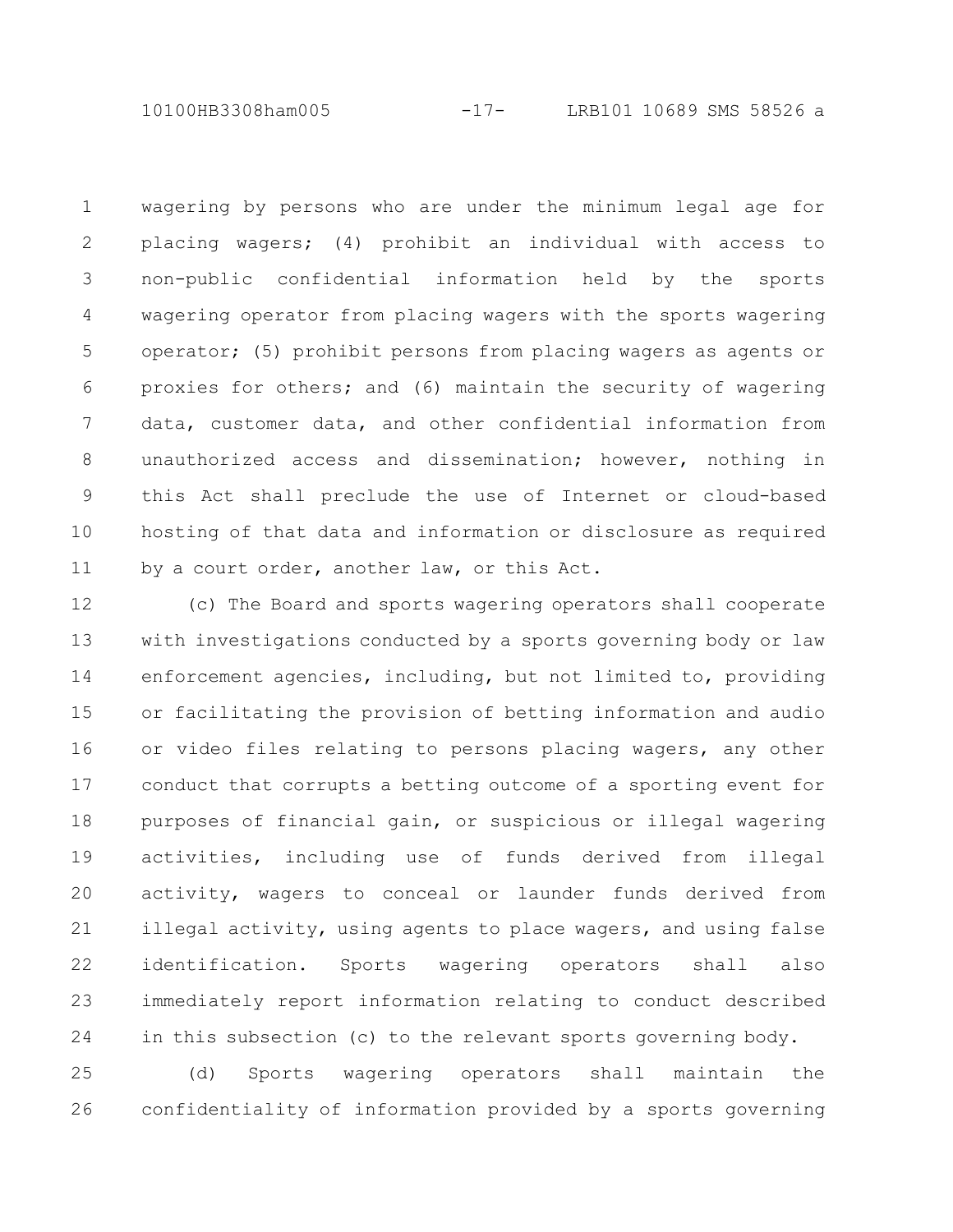10100HB3308ham005 -18- LRB101 10689 SMS 58526 a

body to the sports wagering operator, unless disclosure is required by the Board, a court order, this Act, or any other provision of law. 1 2 3

Section 45. Recordkeeping; information sharing. 4

(a) Sports wagering operators shall maintain records of all bets and wagers placed, including personally identifiable information of the bettor, amount and type of bet, time the bet was placed, location of the bet, including the Internet protocol address if applicable, the outcome of the bet, records of abnormal betting activity, and video camera recordings in the case of in-person wagers for at least one year after the sporting event occurs and make the data available for inspection upon request of the Board or as required by a court order. 5 6 7 8 9 10 11 12 13 14

Section 50. Annual report. 15

(a) Each licensed sports wagering operator shall annually submit a report to the Board no later than June 30 of each year that shall include the following information as it shall apply to accounts held by customers located in this State: (1) the total number of new accounts established in the preceding year, as well as the total number of accounts permanently closed in the preceding year; (2) the total amount of bets received from customers; (3) the total amount of winnings awarded to customers; (4) the total amount on hold on each type of bet; 16 17 18 19 20 21 22 23 24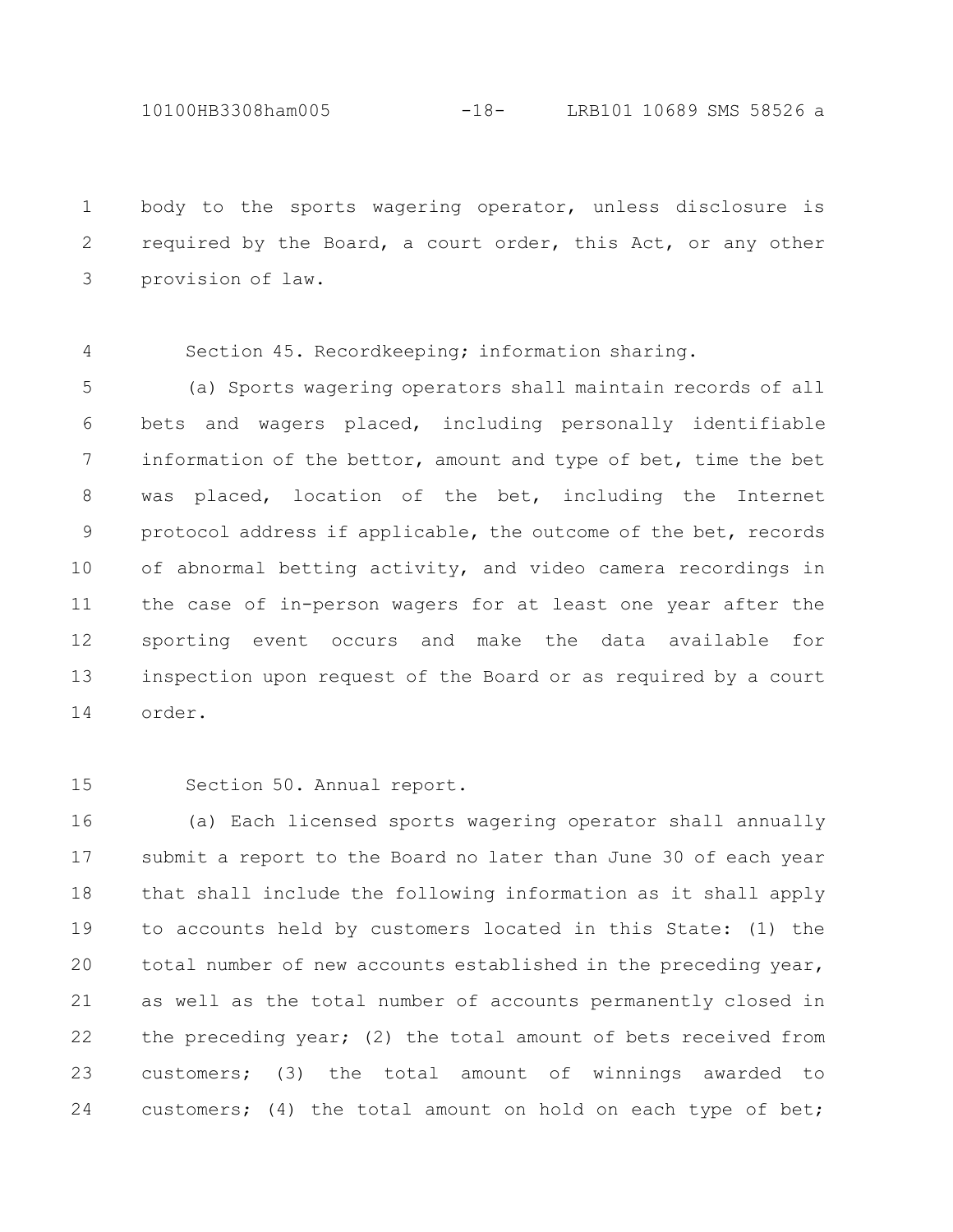(5) the total amount of gross wagering revenue received by the licensed sports wagering operator; and (6) the total number of persons that requested to exclude themselves from or otherwise limit their participation in sports wagering. 1 2 3 4

(b) Upon the submission of the annual report, to such extent the Board deems it to be in the public interest, the Board shall be authorized to conduct a financial audit of any sports wagering operator to ensure compliance with this Act. 5 6 7 8

(c) The Board shall annually publish a report based on the aggregate information provided by all licensed sports wagering operators, which shall be published on the Board's website no later than 180 days after the deadline for the submission of individual reports as specified in this Act. 9 10 11 12 13

Section 55. Tax rate and distribution. For the privilege of offering sports wagering in this State, a tax is hereby imposed on sports wagering operator licensees, based on the gross gaming revenue received by sports wagering operator licensees from sports wagering authorized under this Act, at the rate of 10% of annual gross sports wagering revenue generated within this State, which shall be paid to the Board not less than once per month. The Board shall deposit into the State Gaming Fund all taxes imposed by this Act; any interest and penalties imposed by the Board relating to those taxes; all penalties levied and collected by the Board; and the appropriate funds, cash, or prizes forfeited from sports wagering. Sports wagering 14 15 16 17 18 19 20 21 22 23 24 25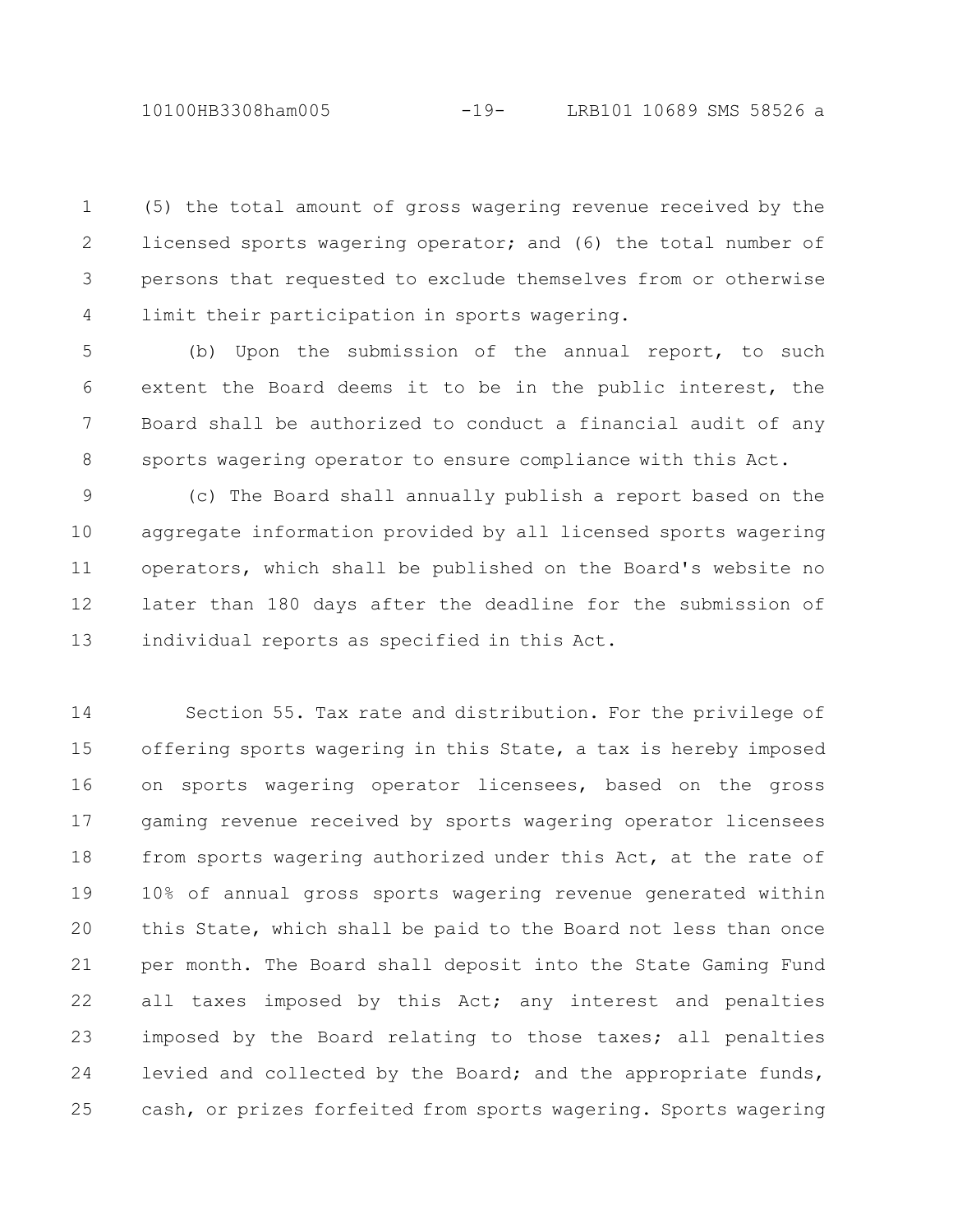10100HB3308ham005 -20- LRB101 10689 SMS 58526 a

operators shall collect and report information to the Board to reasonably ensure that State taxes on prizes from winning wagers are collected from or reported by the person placing the bet or wager, as required by law, at the time of any payment of the proceeds of the bet or wager. 1 2 3 4 5

Section 60. Imputation. The performance of any act required, or the forbearance of any act prohibited, by this Act by an Internet sports wagering vendor shall be imputed to the sports wagering operator on behalf of which it is operating, and vice versa. 6 7 8 9 10

Section 65. Civil penalty. 11

(a) A person, firm, corporation, association, agent, or employee who knowingly violates a provision of this Act shall be liable for a civil penalty of not more than \$5,000 for each violation, not to exceed \$50,000 for violations arising out of the same transaction or occurrence that may be recovered in a civil action brought by the Board. 12 13 14 15 16 17

(b) A person, firm, corporation, association, agent, or employee who operates a sports wagering business in Illinois without a license shall be liable for a civil penalty of not more than \$500,000 for each violation, not to exceed \$5,000,000 for violations arising out of the same transaction or occurrence that may be recovered in a civil action brought by the Board. Additionally, the Board is authorized to contact 18 19 20 21 22 23 24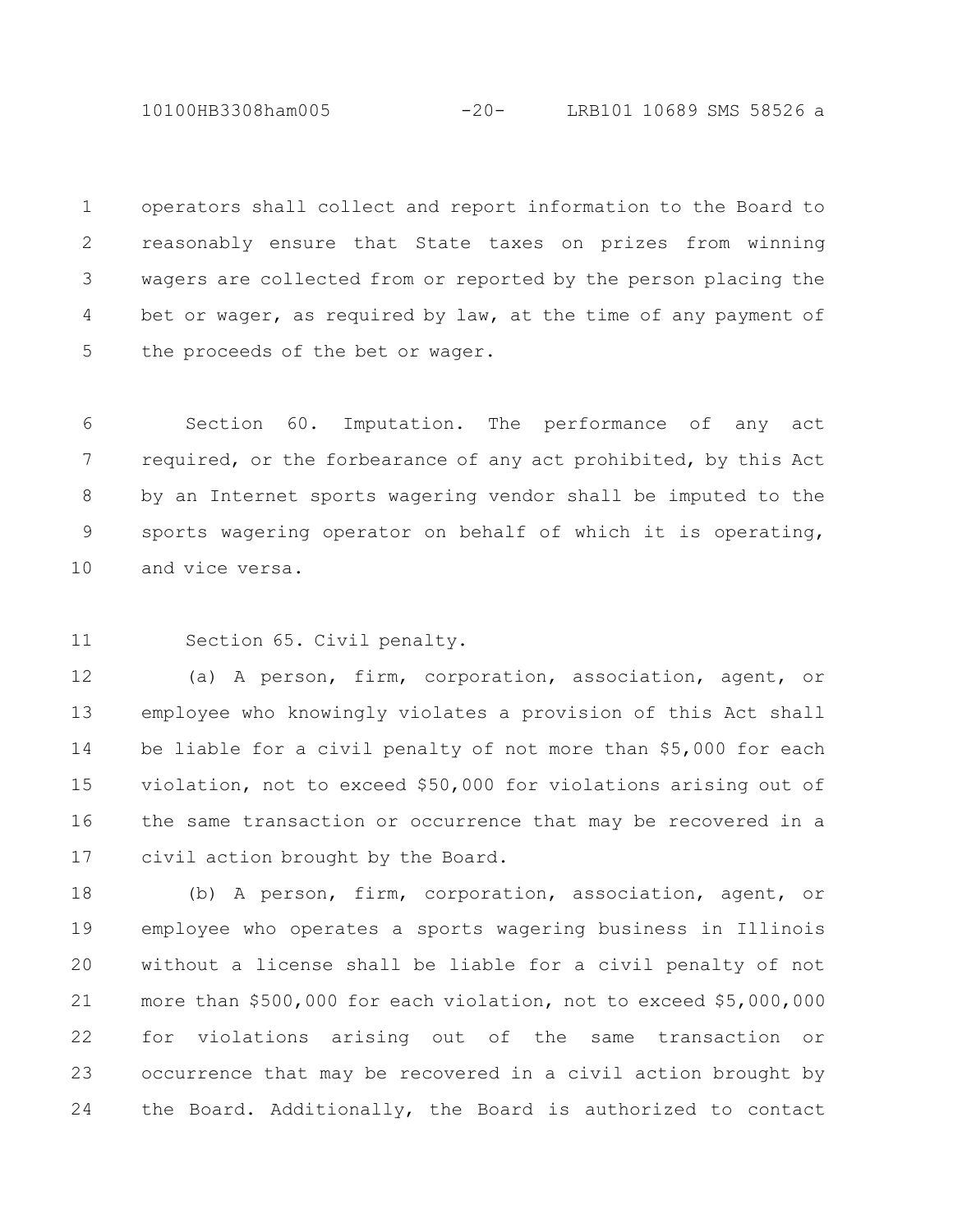10100HB3308ham005 -21- LRB101 10689 SMS 58526 a

Internet services providers or seek judicial action to block any websites that are conducting sports wagering without a valid sports wagering operator license under this Act. 1 2 3

Section 70. Reconciliation with other State law; no liability for information sharing. 4 5

(a) The provisions of the Riverboat Gambling Act, and all rules adopted thereunder, shall apply to this Act, except where there is a conflict between the 2 Acts. 6 7 8

(b) A sports wagering operator shall not be liable under the laws of this State to any party, including customers, for disclosing information as required under this Act or any other federal or local law and shall not be liable for refusing to disclose information unless required under this Act. 9 10 11 12 13

Section 900. The Riverboat Gambling Act is amended by changing Section 24 as follows: 14 15

(230 ILCS 10/24) 16

Sec. 24. Applicability of this Illinois Riverboat Act. 17 18

(a) The provisions of this the Illinois Riverboat Gambling Act, and all rules adopted promulgated thereunder, shall apply to the Video Gaming Act, except where there is a conflict between the 2 Acts. 19 20 21 22

(b) The provisions of this Act, and all rules adopted 23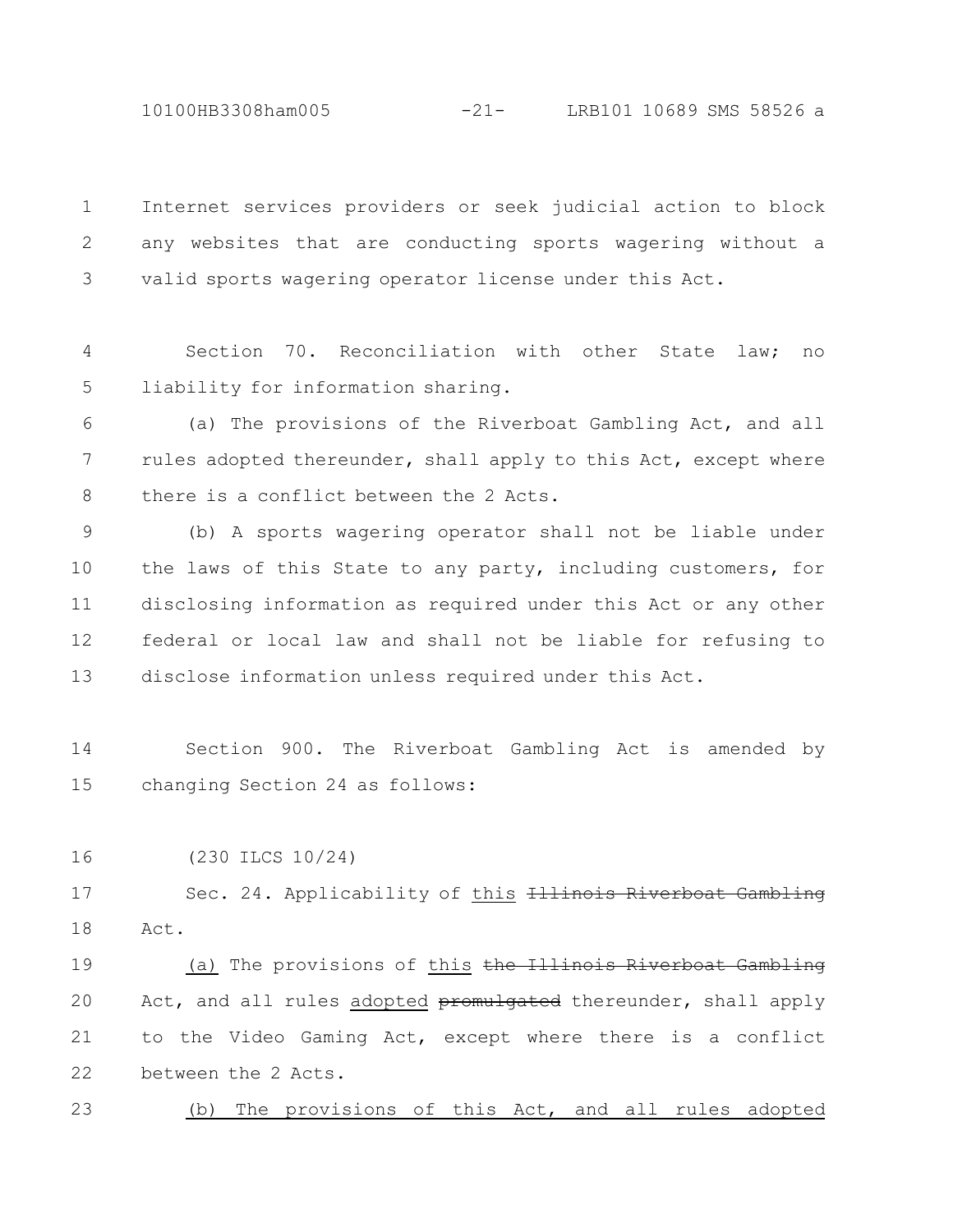10100HB3308ham005 -22- LRB101 10689 SMS 58526 a

| $\mathbf 1$ | thereunder, shall apply to the Sports Wagering Act, except |  |
|-------------|------------------------------------------------------------|--|
| 2           | where there is a conflict between the 2 Acts.              |  |
| 3           | (Source: P.A. 96-37, eff. 7-13-09.)                        |  |
| 4           | Section 905. The Criminal Code of 2012 is amended by       |  |
| 5           | changing Section 28-1 and 28-1.1 as follows:               |  |
| 6           | (720 ILCS 5/28-1) (from Ch. 38, par. 28-1)                 |  |
| 7           | Sec. 28-1. Gambling.                                       |  |
| 8           | (a) A person commits gambling when he or she:              |  |
| 9           | (1) knowingly plays a game of chance or skill for money    |  |
| 10          | or other thing of value, unless excepted in subsection (b) |  |
| 11          | of this Section;                                           |  |
| 12          | (2) knowingly makes a wager upon the result of any         |  |
| 13          | game, contest, or any political nomination, appointment or |  |
| 14          | election;                                                  |  |
| 15          | (3) knowingly operates, keeps, owns, uses, purchases,      |  |
| 16          | exhibits, rents, sells, bargains for the sale or lease of, |  |
| 17          | manufactures or distributes any gambling device;           |  |
| 18          | (4) contracts to have or give himself or herself or        |  |
| 19          | another the option to buy or sell, or contracts to buy or  |  |
| 20          | sell, at a future time, any grain or other commodity       |  |
| 21          | whatsoever, or any stock or security of any company, where |  |
| 22          | it is at the time of making such contract intended by both |  |
| 23          | parties thereto that the contract to buy or sell, or the   |  |
| 24          | option, whenever exercised, or the contract resulting      |  |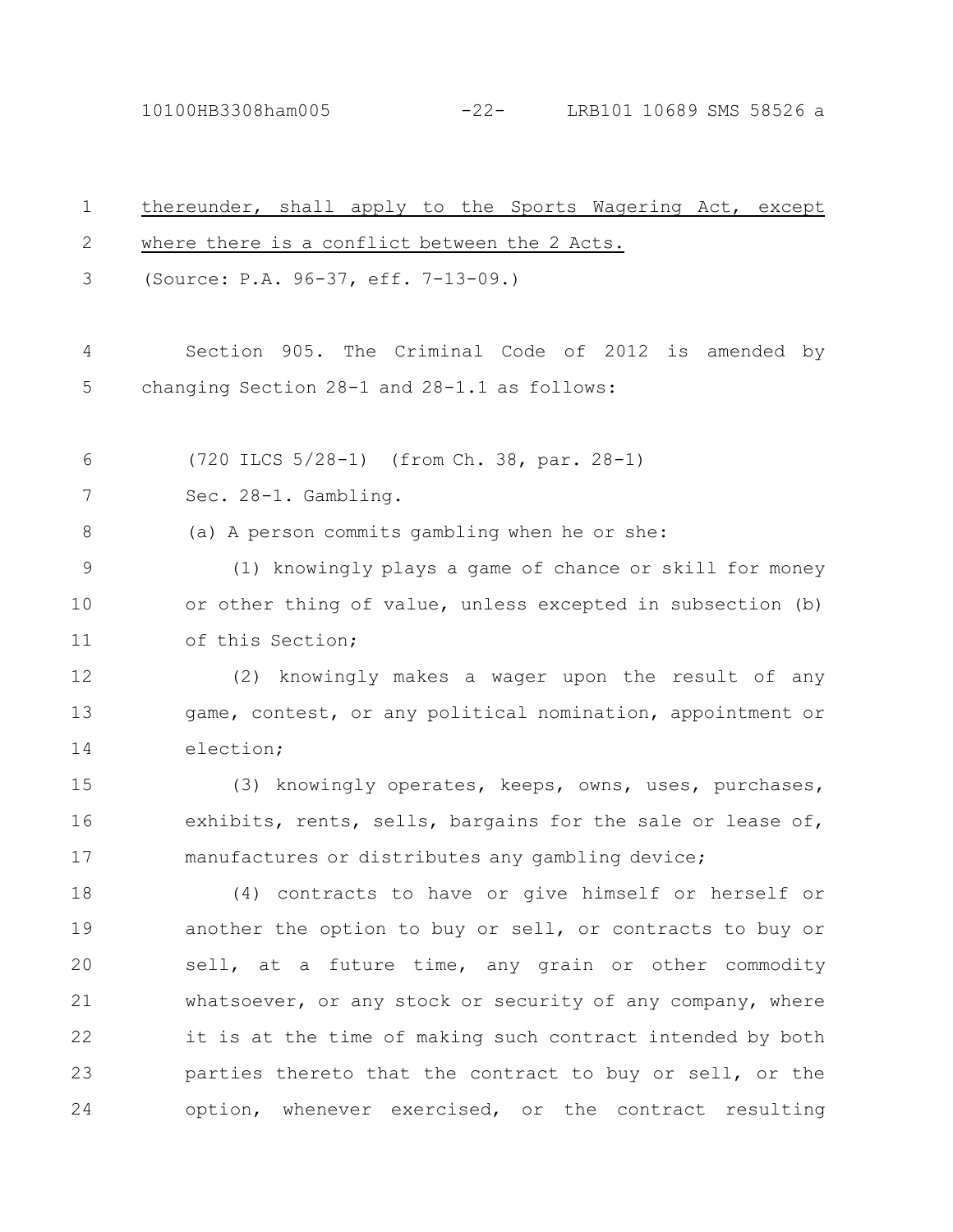10100HB3308ham005 -23- LRB101 10689 SMS 58526 a

therefrom, shall be settled, not by the receipt or delivery of such property, but by the payment only of differences in prices thereof; however, the issuance, purchase, sale, exercise, endorsement or guarantee, by or through a person registered with the Secretary of State pursuant to Section 8 of the Illinois Securities Law of 1953, or by or through a person exempt from such registration under said Section 8, of a put, call, or other option to buy or sell securities which have been registered with the Secretary of State or which are exempt from such registration under Section 3 of the Illinois Securities Law of 1953 is not gambling within the meaning of this paragraph (4); 1 2 3 4 5 6 7 8 9 10 11 12

(5) knowingly owns or possesses any book, instrument or apparatus by means of which bets or wagers have been, or are, recorded or registered, or knowingly possesses any money which he has received in the course of a bet or wager; 13 14 15 16 17

(6) knowingly sells pools upon the result of any game or contest of skill or chance, political nomination, appointment or election; 18 19 20

(7) knowingly sets up or promotes any lottery or sells, offers to sell or transfers any ticket or share for any lottery; 21 22 23

(8) knowingly sets up or promotes any policy game or sells, offers to sell or knowingly possesses or transfers any policy ticket, slip, record, document or other similar 24 25 26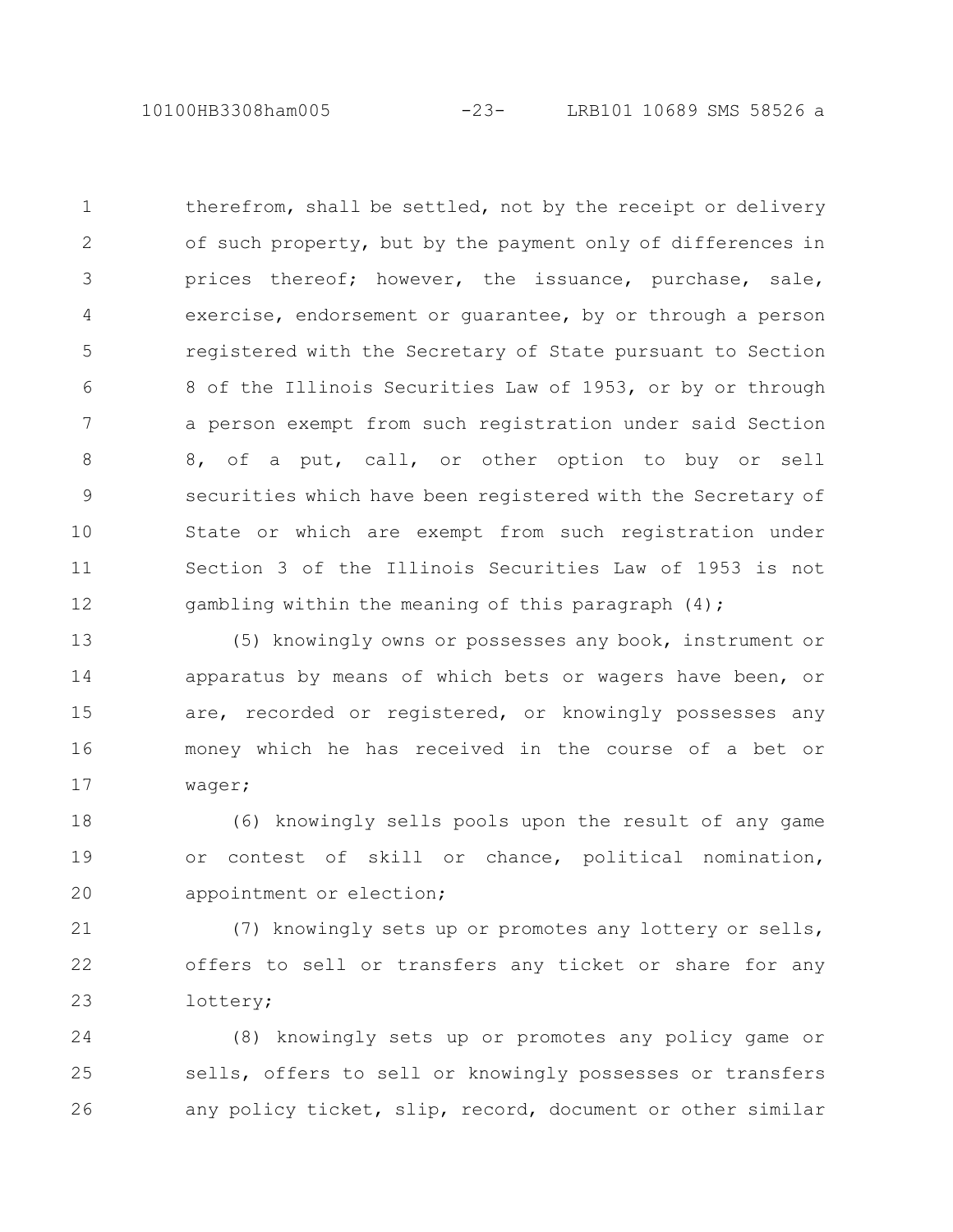device;

1

(9) knowingly drafts, prints or publishes any lottery ticket or share, or any policy ticket, slip, record, document or similar device, except for such activity related to lotteries, bingo games and raffles authorized by and conducted in accordance with the laws of Illinois or any other state or foreign government; 2 3 4 5 6 7

(10) knowingly advertises any lottery or policy game, except for such activity related to lotteries, bingo games and raffles authorized by and conducted in accordance with the laws of Illinois or any other state; 8 9 10 11

(11) knowingly transmits information as to wagers, betting odds, or changes in betting odds by telephone, telegraph, radio, semaphore or similar means; or knowingly installs or maintains equipment for the transmission or receipt of such information; except that nothing in this subdivision (11) prohibits transmission or receipt of such information for use in news reporting of sporting events or contests; or 12 13 14 15 16 17 18 19

(12) knowingly establishes, maintains, or operates an Internet site that permits a person to play a game of chance or skill for money or other thing of value by means of the Internet or to make a wager upon the result of any game, contest, political nomination, appointment, or election by means of the Internet. This item (12) does not apply to activities referenced in items (6) and (6.1) of 20 21 22 23 24 25 26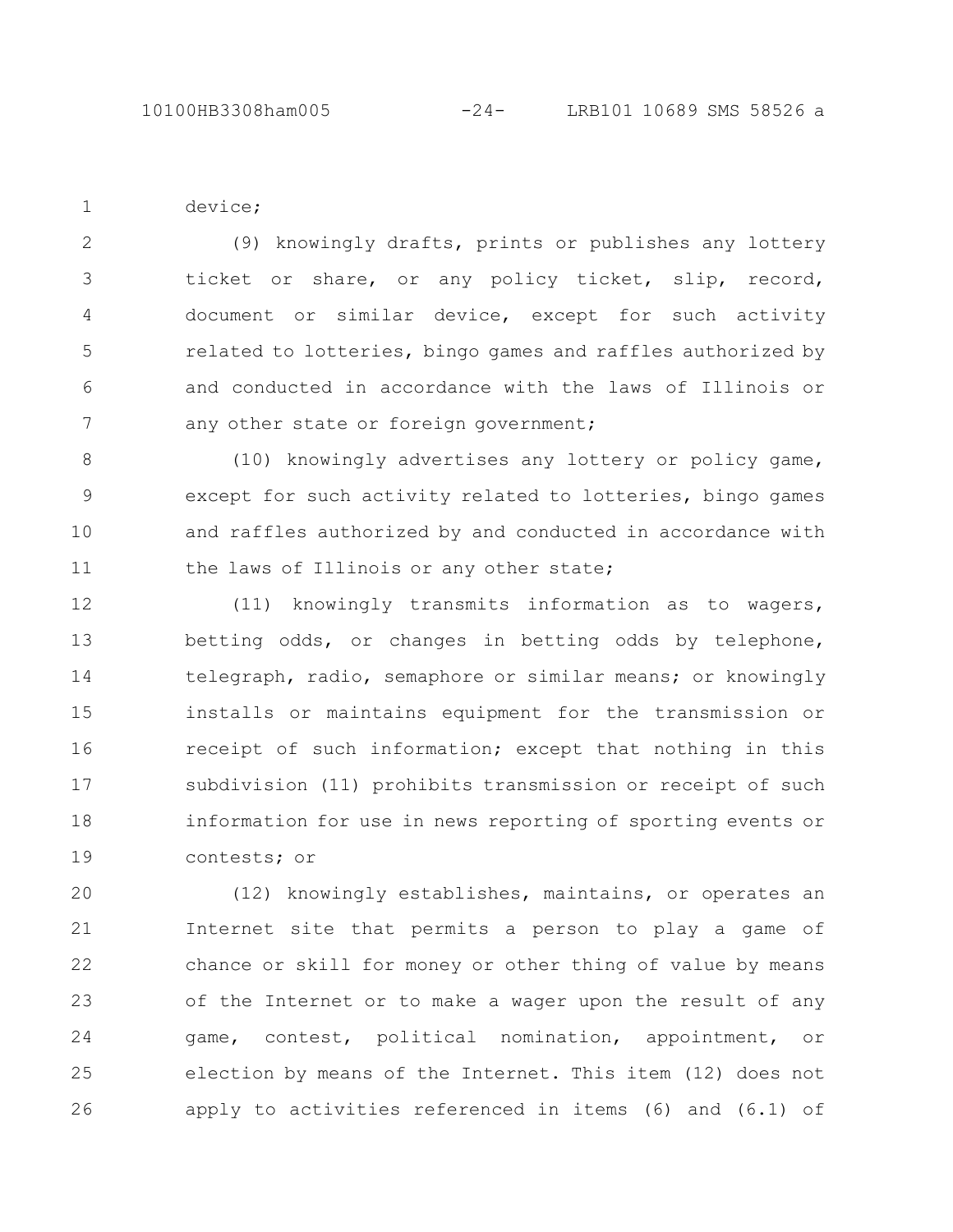subsection (b) of this Section. 1

(b) Participants in any of the following activities shall not be convicted of gambling: 2 3

(1) Agreements to compensate for loss caused by the happening of chance including without limitation contracts of indemnity or guaranty and life or health or accident insurance. 4 5 6 7

(2) Offers of prizes, award or compensation to the actual contestants in any bona fide contest for the determination of skill, speed, strength or endurance or to the owners of animals or vehicles entered in such contest. 8 9 10 11

(3) Pari-mutuel betting as authorized by the law of this State. 12 13

(4) Manufacture of gambling devices, including the acquisition of essential parts therefor and the assembly thereof, for transportation in interstate or foreign commerce to any place outside this State when such transportation is not prohibited by any applicable Federal law; or the manufacture, distribution, or possession of video gaming terminals, as defined in the Video Gaming Act, by manufacturers, distributors, and terminal operators licensed to do so under the Video Gaming Act. 14 15 16 17 18 19 20 21 22

(5) The game commonly known as "bingo", when conducted in accordance with the Bingo License and Tax Act. 23 24

(6) Lotteries when conducted by the State of Illinois in accordance with the Illinois Lottery Law. This exemption 25 26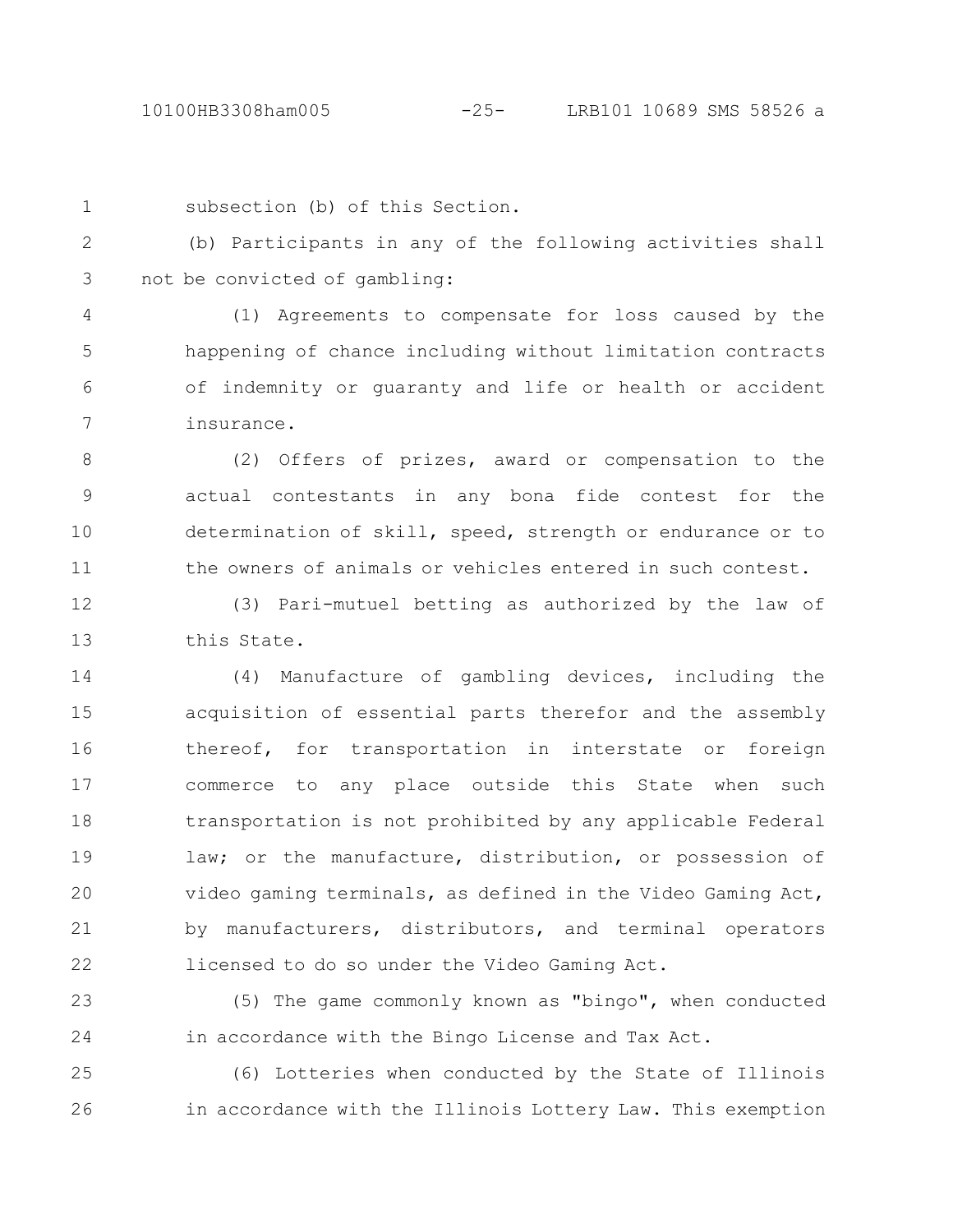10100HB3308ham005 -26- LRB101 10689 SMS 58526 a

includes any activity conducted by the Department of Revenue to sell lottery tickets pursuant to the provisions of the Illinois Lottery Law and its rules. 1 2 3

(6.1) The purchase of lottery tickets through the Internet for a lottery conducted by the State of Illinois under the program established in Section 7.12 of the Illinois Lottery Law. 4 5 6 7

(7) Possession of an antique slot machine that is neither used nor intended to be used in the operation or promotion of any unlawful gambling activity or enterprise. For the purpose of this subparagraph (b)(7), an antique slot machine is one manufactured 25 years ago or earlier. 8 9 10 11 12

(8) Raffles and poker runs when conducted in accordance with the Raffles and Poker Runs Act. 13 14

(9) Charitable games when conducted in accordance with the Charitable Games Act. 15 16

(10) Pull tabs and jar games when conducted under the Illinois Pull Tabs and Jar Games Act. 17 18

(11) Gambling games conducted on riverboats when authorized by the Riverboat Gambling Act. 19 20

(12) Video gaming terminal games at a licensed establishment, licensed truck stop establishment, licensed fraternal establishment, or licensed veterans establishment when conducted in accordance with the Video Gaming Act. 21 22 23 24 25

26

(13) Games of skill or chance where money or other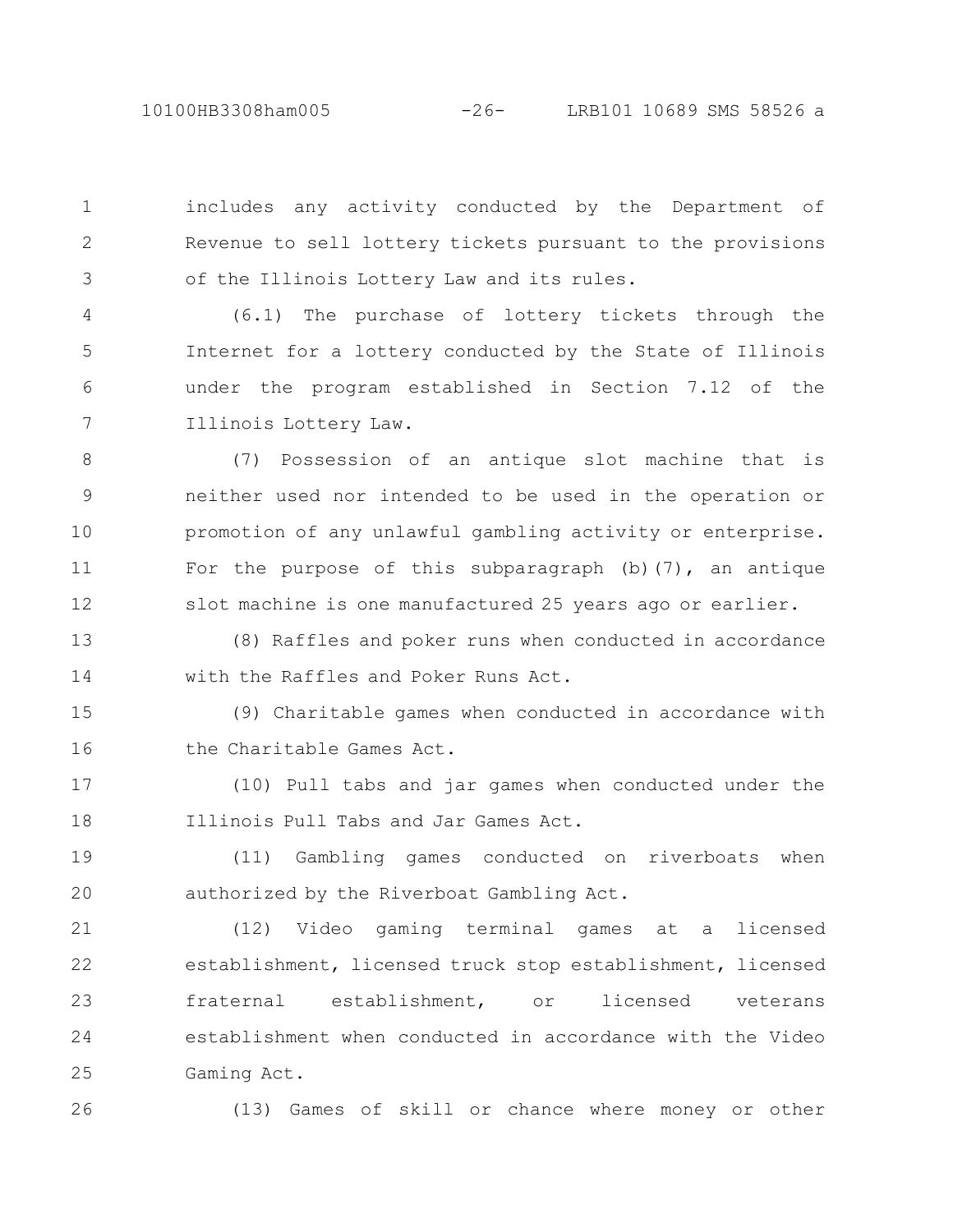things of value can be won but no payment or purchase is required to participate. 1 2

(14) Savings promotion raffles authorized under Section 5g of the Illinois Banking Act, Section 7008 of the Savings Bank Act, Section 42.7 of the Illinois Credit Union Act, Section 5136B of the National Bank Act (12 U.S.C. 25a), or Section 4 of the Home Owners' Loan Act (12 U.S.C. 1463). 3 4 5 6 7 8

(15) Sports wagering when conducted in accordance with the Sports Wagering Act. 9 10

(c) Sentence. 11

Gambling is a Class A misdemeanor. A second or subsequent conviction under subsections (a)(3) through (a)(12), is a Class 4 felony. 12 13 14

15

(d) Circumstantial evidence.

In prosecutions under this Section circumstantial evidence shall have the same validity and weight as in any criminal prosecution. 16 17 18

(Source: P.A. 98-644, eff. 6-10-14; 99-149, eff. 1-1-16.) 19

(720 ILCS 5/28-1.1) (from Ch. 38, par. 28-1.1) 20

Sec. 28-1.1. Syndicated gambling. 21

(a) Declaration of Purpose. Recognizing the close relationship between professional gambling and other organized crime, it is declared to be the policy of the legislature to restrain persons from engaging in the business of gambling for 22 23 24 25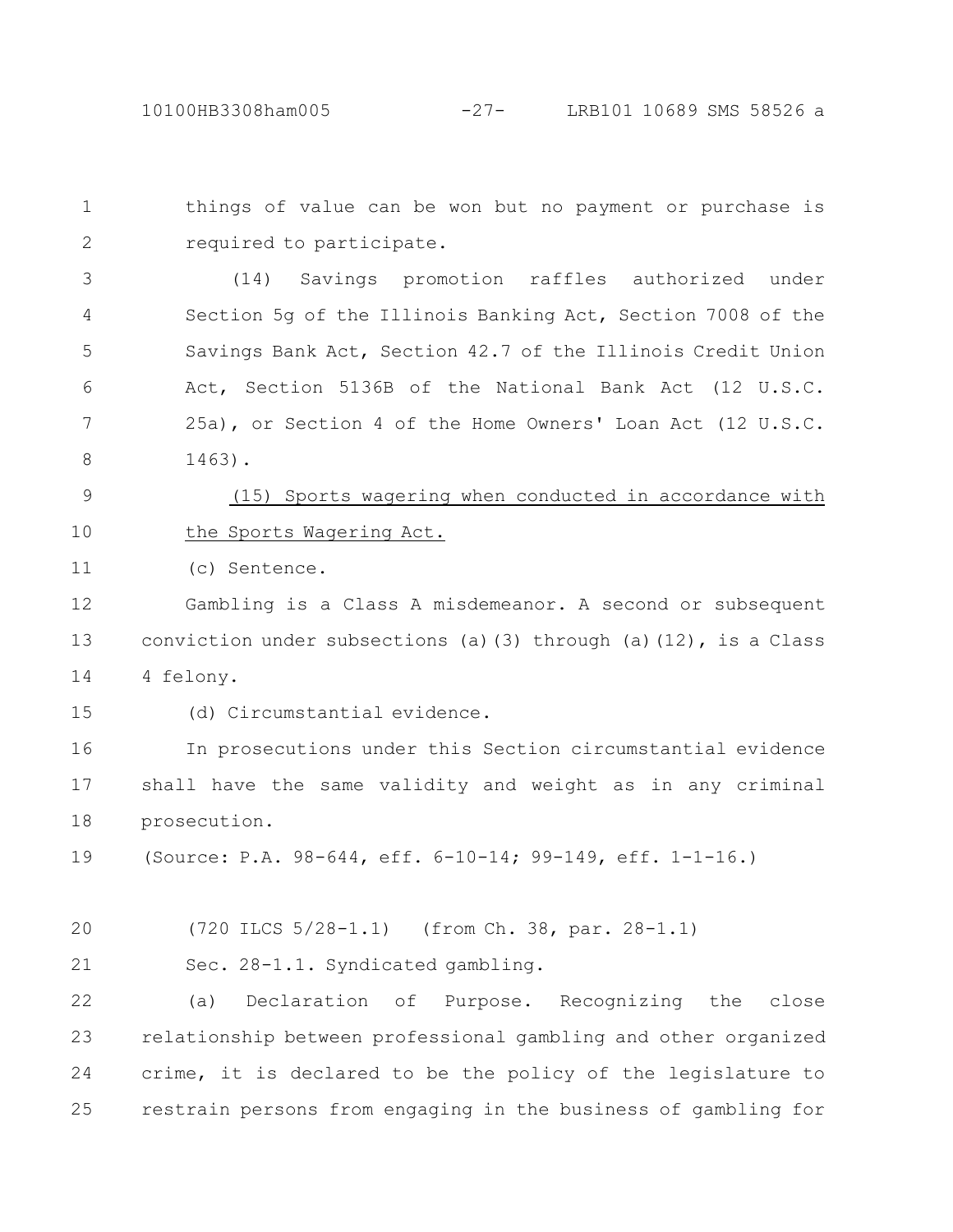10100HB3308ham005 -28- LRB101 10689 SMS 58526 a

profit in this State. This Section shall be liberally construed and administered with a view to carrying out this policy. 1 2

(b) A person commits syndicated gambling when he or she operates a "policy game" or engages in the business of bookmaking. 3 4 5

(c) A person "operates a policy game" when he or she knowingly uses any premises or property for the purpose of receiving or knowingly does receive from what is commonly called "policy": 6 7 8 9

(1) money from a person other than the bettor or player whose bets or plays are represented by the money; or 10 11

(2) written "policy game" records, made or used over any period of time, from a person other than the bettor or player whose bets or plays are represented by the written record. 12 13 14 15

(d) A person engages in bookmaking when he or she knowingly receives or accepts more than five bets or wagers upon the result of any trials or contests of skill, speed or power of endurance or upon any lot, chance, casualty, unknown or contingent event whatsoever, which bets or wagers shall be of such size that the total of the amounts of money paid or promised to be paid to the bookmaker on account thereof shall exceed \$2,000. Bookmaking is the receiving or accepting of bets or wagers regardless of the form or manner in which the bookmaker records them. 16 17 18 19 20 21 22 23 24 25

26

(e) Participants in any of the following activities shall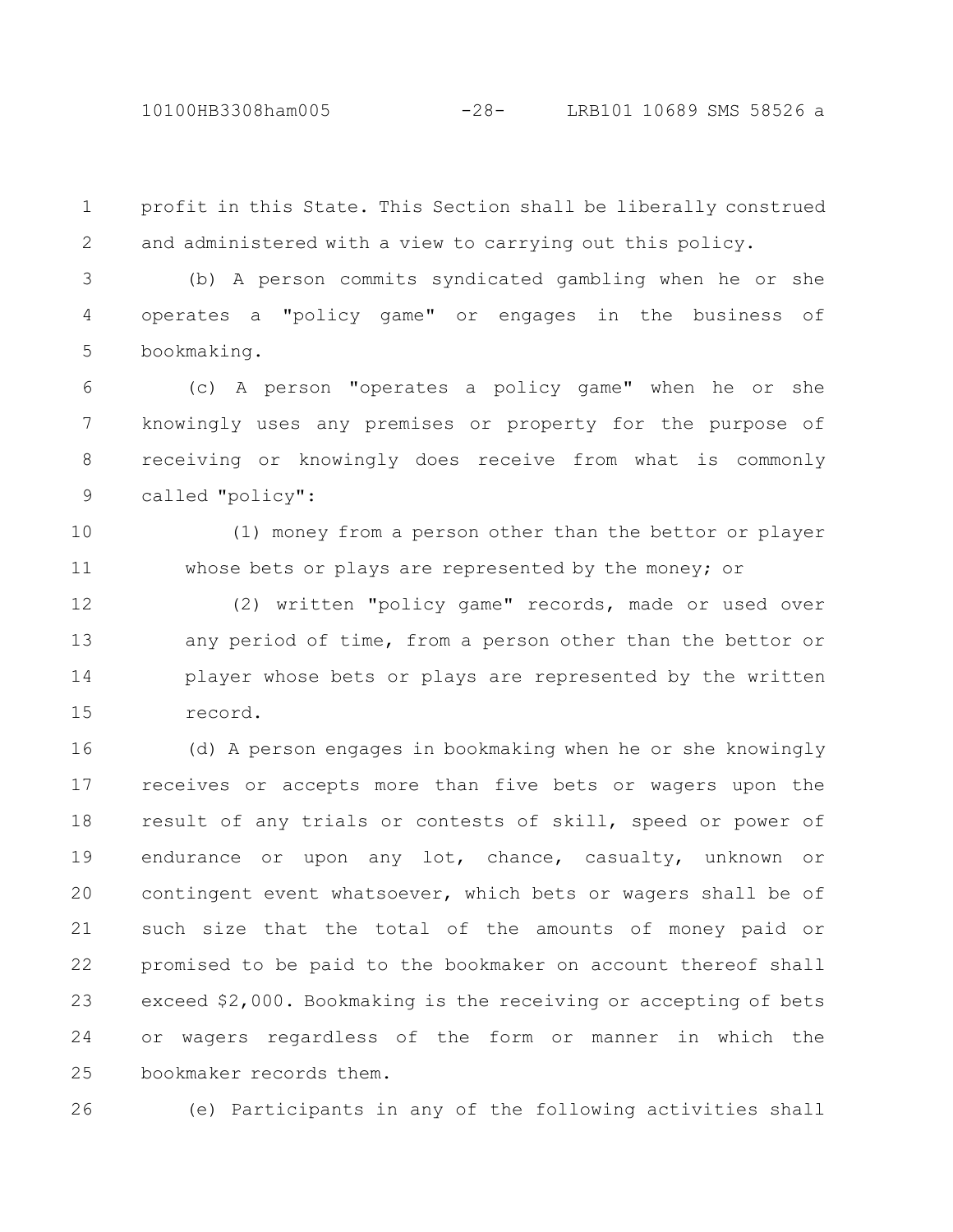10100HB3308ham005 -29- LRB101 10689 SMS 58526 a

1

not be convicted of syndicated gambling:

(1) Agreements to compensate for loss caused by the happening of chance including without limitation contracts of indemnity or guaranty and life or health or accident insurance; 2 3 4 5

(2) Offers of prizes, award or compensation to the actual contestants in any bona fide contest for the determination of skill, speed, strength or endurance or to the owners of animals or vehicles entered in the contest; 6 7 8 9

(3) Pari-mutuel betting as authorized by law of this State; 10 11

(4) Manufacture of gambling devices, including the acquisition of essential parts therefor and the assembly thereof, for transportation in interstate or foreign commerce to any place outside this State when the transportation is not prohibited by any applicable Federal law; 12 13 14 15 16 17

(5) Raffles and poker runs when conducted in accordance with the Raffles and Poker Runs Act; 18 19

(6) Gambling games conducted on riverboats when authorized by the Riverboat Gambling Act; 20 21

(7) Video gaming terminal games at a licensed establishment, licensed truck stop establishment, licensed fraternal establishment, or licensed veterans establishment when conducted in accordance with the Video Gaming Act; and 22 23 24 25 26